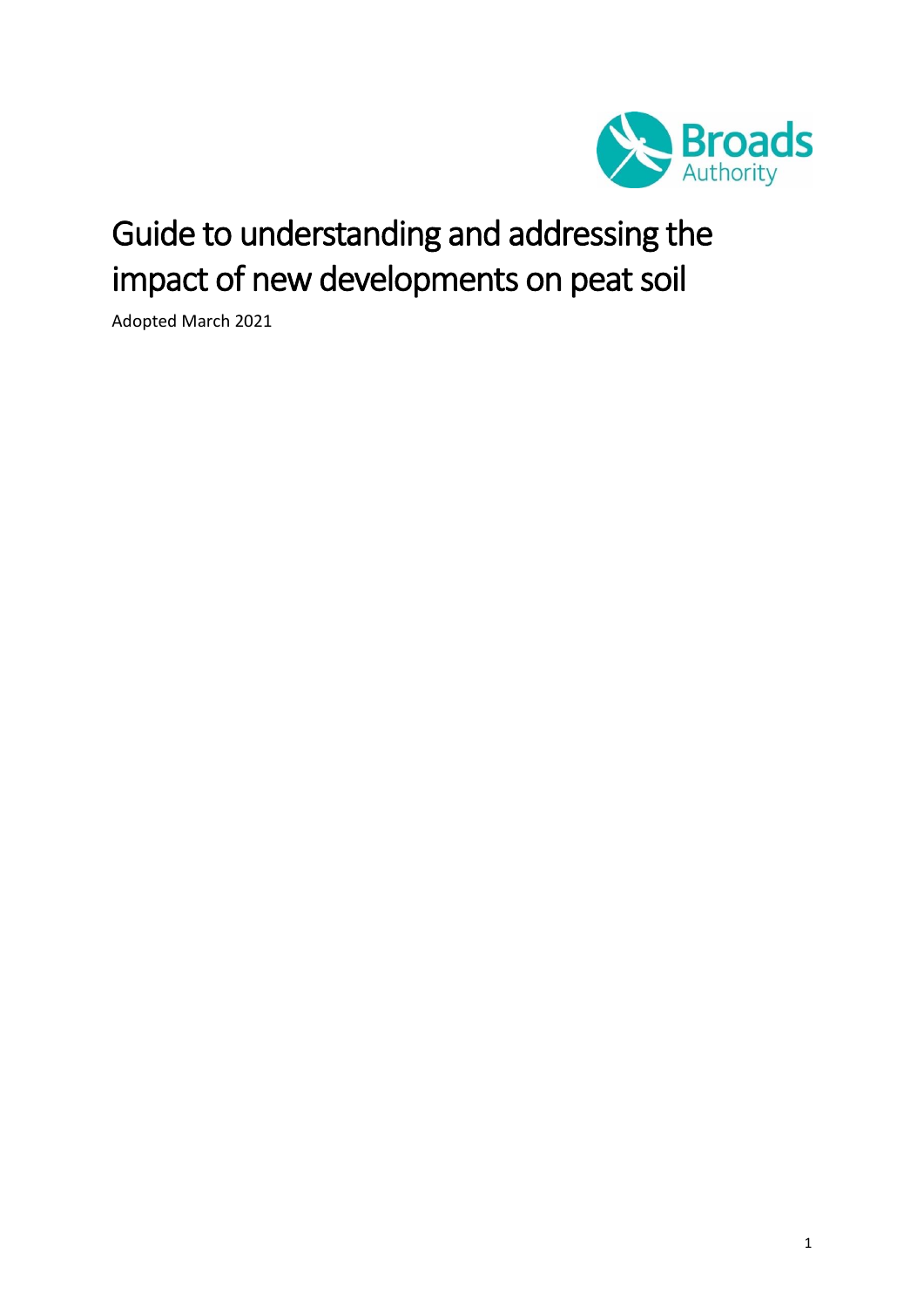# **Contents**

| 1. | Introduction                                                             |                                                                  |    |
|----|--------------------------------------------------------------------------|------------------------------------------------------------------|----|
| 2. | Consultation                                                             |                                                                  | 4  |
| 3. | Why should we protect peat?                                              |                                                                  |    |
| 4. | Assessing if the site to be developed is on peat soil - Stage 1.         |                                                                  |    |
|    | 4.1.                                                                     | Sources of data.                                                 | 5  |
|    | 4.2.                                                                     | The need for sampling                                            | 5  |
|    | 4.3.                                                                     | How to take samples                                              | 6  |
|    | 4.4.                                                                     | Using suitable experienced Consultants or Contractors            | 6  |
|    | 4.5.                                                                     | Reporting your findings.                                         | 6  |
| 5. |                                                                          | Developing on or removing peat - Stage 2                         | 7  |
|    | 5.1.                                                                     | Consider the location of your scheme                             | 7  |
|    | 5.2.                                                                     | Consider the layout and scale of your scheme                     | 7  |
| 6. | Things to do if your development will be affecting peat soils - Stage 3. |                                                                  | 8  |
|    | 6.1.                                                                     | Archaeology                                                      | 8  |
|    | 6.2.                                                                     | Research - Climatic records (paleo-environment) and geodiversity | 9  |
|    | 6.3.                                                                     | Biodiversity                                                     | 9  |
|    | 6.4.                                                                     | What to do with the excavated peat                               | 10 |
|    | 6.5.                                                                     | Moving peat - Environmental Permitting                           | 13 |
|    | 6.6.                                                                     | Moving peat - Biosecurity                                        | 14 |
|    | 6.7.                                                                     | Proposals that deposit material on peat/develop over peat        | 14 |
|    | 6.8.                                                                     | Transporting peat - emissions                                    | 15 |
|    | 6.9.                                                                     | Flood risk                                                       | 15 |
|    | 6.10.                                                                    | Excavating peat - County Matters                                 | 15 |
| 7. |                                                                          | Key messages                                                     | 16 |
| 8. |                                                                          | Helpful links and where to go to get advice                      | 16 |
|    |                                                                          | Appendix A - Adopted Policy DM10 Peat Soils                      | 17 |
|    |                                                                          | Reasoned justification                                           | 17 |
|    |                                                                          | Appendix $B - Map$ of peat                                       | 20 |
|    |                                                                          | Appendix C - Peat report template                                | 21 |
|    |                                                                          | About the planning application/scheme                            | 21 |
|    |                                                                          | About this report                                                | 21 |
|    | If you have completed on site peat assessments                           |                                                                  | 21 |
|    | About your development proposal                                          |                                                                  | 21 |
|    | About the peat that is to be excavated                                   |                                                                  | 22 |
|    | Addressing the special qualities of peat                                 |                                                                  | 22 |
|    | Disposal of the excavated peat                                           |                                                                  | 22 |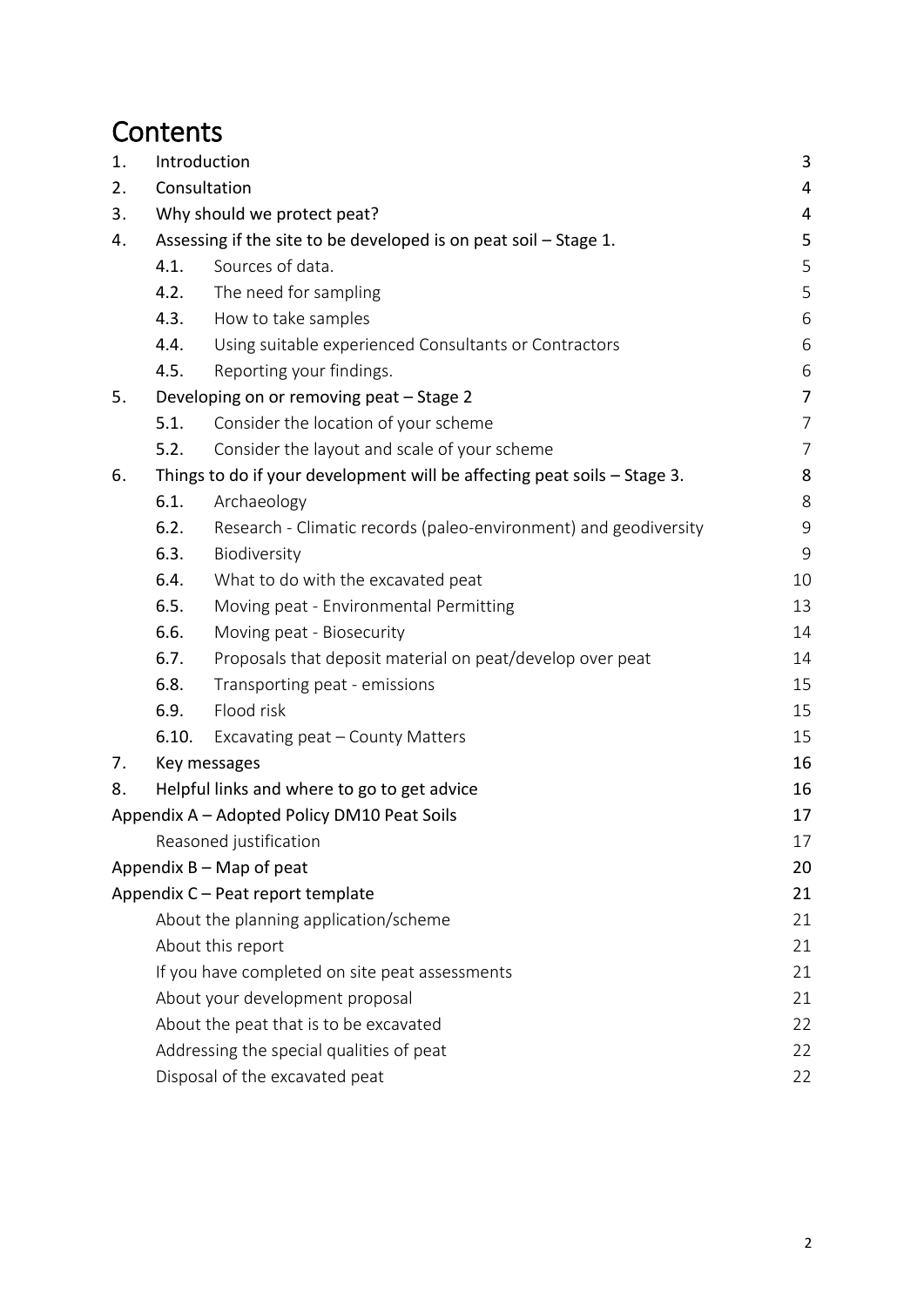# <span id="page-2-0"></span>1. Introduction

Historically peat was extracted for fuel. The diggings were eventually abandoned and left to flood creating the shallow stretches of water now known as the broads (lakes). Today peat is considered as a finite and precious resource. In the Broads, development on occasion may be proposed that can affect peat because it is excavated or removed, or actually developed on.

Peat is formed from plant material that decays slowly in a waterlogged environment. Over thousands of years, peat becomes several metres thick. Because the main component is organic matter, peat is very spongy, highly compressible, and combustible. Here we use the definition used by soil scientists who define peat as organic soil with organic content of greater than 35% organic matter. Organic content is partially decomposed plant matter which has carbon stored within it.

Peat soils have many important qualities (see [section 3\)](#page-3-1). The Local Plan for the Broads includes a policy (se[e Appendix A\)](#page-16-0) that aims to reduce the impact on these important qualities by reducing the amount of peat removed. It goes on to ensure that any peat excavated is disposed of in a way that takes into consideration and protects its properties and qualities.

This guide provides additional information to help applicants meet the requirements of the policy. The process for considering schemes that are located on peat is as follows and this guide talks through the stages in more detail.

| <b>Stage</b> |                                                                                                                                                   | Section of this report |
|--------------|---------------------------------------------------------------------------------------------------------------------------------------------------|------------------------|
|              | A. Assess if the scheme/proposal is situated on peat                                                                                              | Section 4              |
| В.           | Does the scheme need to go there? What other locations<br>could be considered?                                                                    | Section 5              |
|              | C. Can you reduce the amount of peat affected? Consider the<br>format, scale and layout of the proposal.                                          | Section 5              |
|              | D. Can you justify why the scheme should go ahead?                                                                                                | Section 5              |
| Е.           | How have you considered and addressed archaeology,<br>biodiversity, research (paleo-environment data), water and<br>carbon qualities of the peat? | Section 6              |
|              | F. Can you dispose of peat on site so it does not emit the<br>carbon locked in?                                                                   | Section 6              |
|              | G. Can left over peat be used in other schemes in the area?                                                                                       | Section 6              |
|              | H. Can left over peat be put to a suitable re-use?                                                                                                | Section 6              |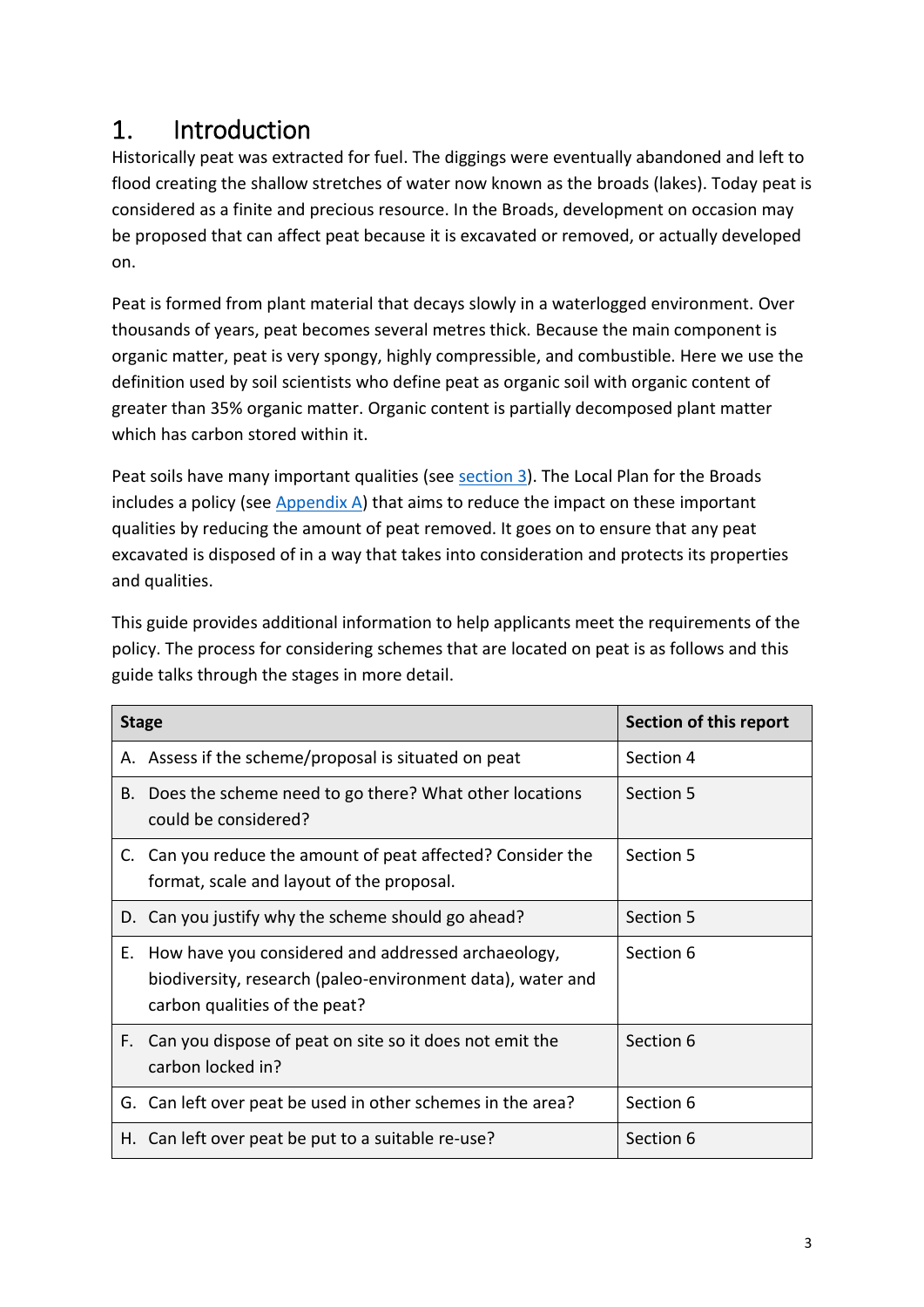It should be noted that the NPPF refers to peat in terms of *extraction*, rather than development on peat. Therefore, for any schemes relating to the *extraction* of peat, it is important to note paragraph 205d of the NPPF that says planning permission should not be granted for peat *extraction* from new or extended sites.

# <span id="page-3-0"></span>2. Consultation

-

The Peat Guide was consulted on in 2020. The consultation ran from 25 September to 20 November 2020. The comments that were received, the Broads Authority's response to the comments and the amendments which comments may have resulted in, can be found [here.](https://www.broads-authority.gov.uk/planning/planning-permission/design-guides)

# <span id="page-3-1"></span>3. Why should we protect peat?

Peat is one of the main soil types in the Broads and an important asset with important qualities, providing many **ecosystem services**<sup>1</sup> .

The soils formed by the Broads wetland vegetation store 38.8 million tonnes of carbon<sup>2</sup>. Peat soils release stored **carbon** if they are drained and allowed to dry out. The protection of peat soils is therefore critical to help address climate change.

Peat soils support internationally important fen, fen meadow, reedbed, wet woodland and lake **habitats**. For example, milk parsley, the food plant of the Swallowtail caterpillar, tends to grow only on peat soils in the Broads.

Historic England has identified the Broads as an area of 'exceptional waterlogged heritage<sup>13</sup>. Because of the soil conditions in the Broads, there is great potential for **archaeology** to be well preserved, giving an insight into the past.

The peat has accumulated over time and incorporates a **record** of past climatic and environmental changes that can increase knowledge of the evolution of the landscape.

Peaty soils help prevent flooding by absorbing and holding **water** like a sponge as well as filtering and purifying water. But that does not mean that peat soils should be considered as a water treatment process.

<sup>1</sup> The diverse benefits that we derive from the natural environment are sometimes referred to as ecosystem services. Examples of these services include the supply of food, water and timber (provisioning services); the regulation of air quality, climate and flood risk (regulating services); opportunities for recreation, tourism and education (cultural services); and essential underlying functions such as soil formation and nutrient cycling (supporting services). Payments for [Ecosystem](https://www.gov.uk/government/publications/payments-for-ecosystem-services-pes-best-practice-guide) Services: A Best Practice Guide <sup>2</sup> NCA Profile 80, Natural England and the Broads Authority's Carbon Reduction Strategy:

[www.broads-authority.gov.uk/\\_\\_data/assets/pdf\\_file/0011/400052/Carbon-reduction-strategy.pdf](http://www.broads-authority.gov.uk/__data/assets/pdf_file/0011/400052/Carbon-reduction-strategy.pdf)

<sup>3</sup> Historic England has identified the Broads as an area of exceptional waterlogged heritage. Because of the soil conditions in the Broads, there is great potential for archaeology to be well preserved, giving an insight into the past.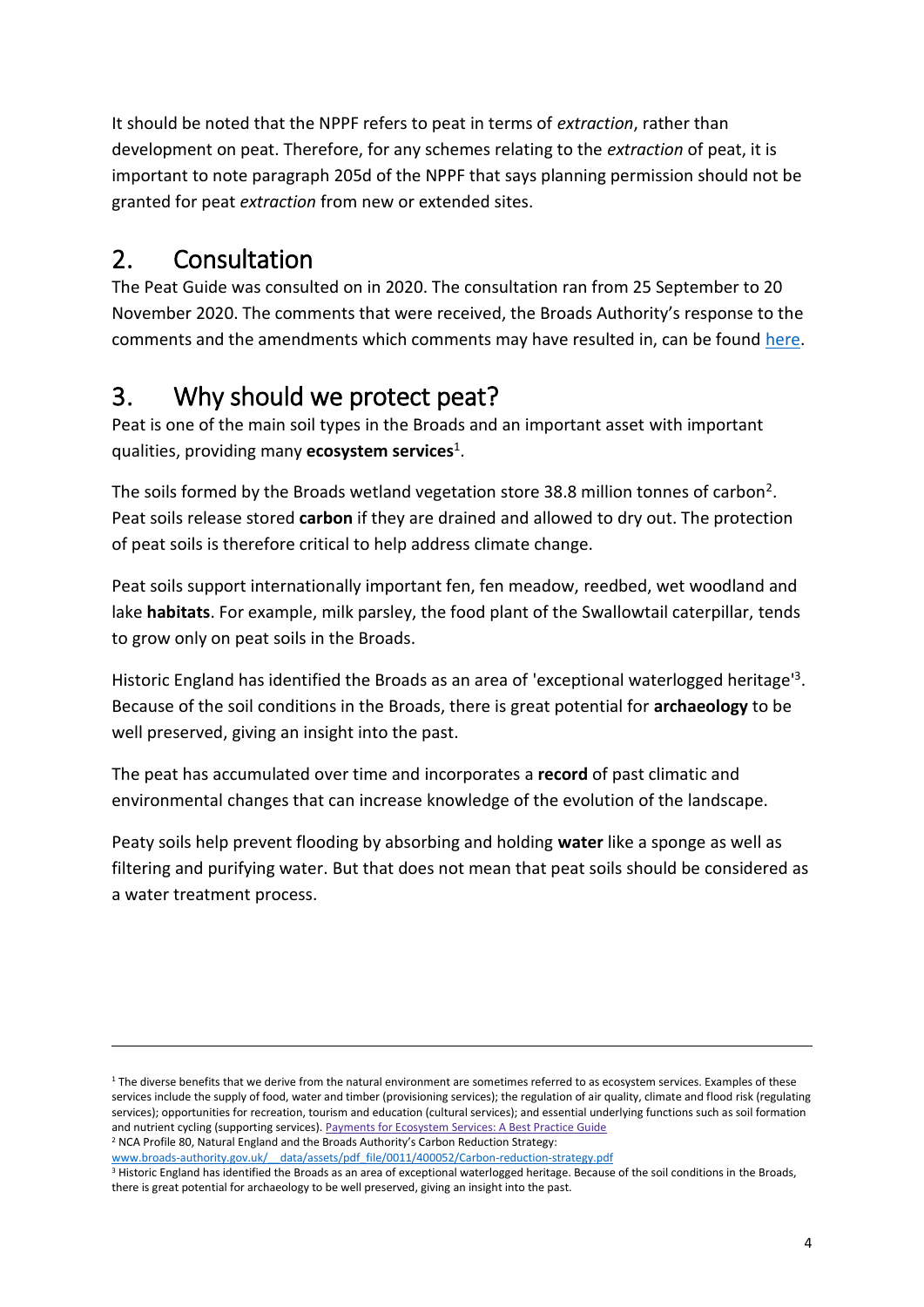# <span id="page-4-0"></span>4. Assessing if the site to be developed is on peat soil – Stage 1.

### <span id="page-4-1"></span>4.1. Sources of data.

The British Geological Society peat layer (which is accessible through our internal mapping system and here: [http://mapapps.bgs.ac.uk/geologyofbritain3d/\)](http://mapapps.bgs.ac.uk/geologyofbritain3d/) is the starting point, but it is not accurate in all locations, particularly around the boundaries of the peat shown. We would use this mapping system to check if a site is located on peat soils. A map showing the British Geological Society peat layer is at [Appendix B.](#page-19-0)

There are also other sets of data available, such as the Landis data set of Cranfield University. The Authority is in the process (at the time of writing) of commissioning work to produce more detailed peat mapping. This may be considered, when it is completed, in assessing if a site may or may not be on or near to peat. But until that point, the British Geological Layer will be the starting point.

### <span id="page-4-2"></span>4.2. The need for sampling

If you (the applicant) disagree that your site is on peat soils, we will ask you to undertake soil core sampling. If your site is towards the edge of an area of peat (either inside or outside of the area) as shown on the BGS maps, we may ask you to obtain soil core samples<sup>4</sup>.

It is important to note the following:

-

The BGS layer is based on a scale of 1:50000 (1mm equates to 50m on the ground). The 'edge' of the peat layer should only be used as a guide at a local level. Therefore, if an application on the ground is within 50m of an area of peat based on the 1:50000 BGS superficial geology data the we may require peat sampling.

The 1:50 000 scale digital map data is generalised and the geological interpretation should be used only as a guide to the geology at a local level, not as a site-specific geological plan based on detailed site investigations. The cartographic accuracy of BGS data is 1 mm which equates to 50 m on the ground at 1:50 000 scale. Therefore, if an application on the ground is within 50m of an area of peat based on the 1:50000 BGS superficial geology data the Peat policy may apply.

Reference: User Guide for the BGS Geology: 50k dataset (V8) - Link on this page [The BGS](https://www.bgs.ac.uk/?wpdmdl=13665)  [Geology 50k user guide](https://www.bgs.ac.uk/?wpdmdl=13665)

<sup>4</sup> Please note that both Norfolk and Suffolk Historic Environment Record Services have confirmed that they do not consider the taking of cores as a concern due to the relative size of the cores. The knowledge-gain obtained from the cores will in most cases outweigh any adverse impact.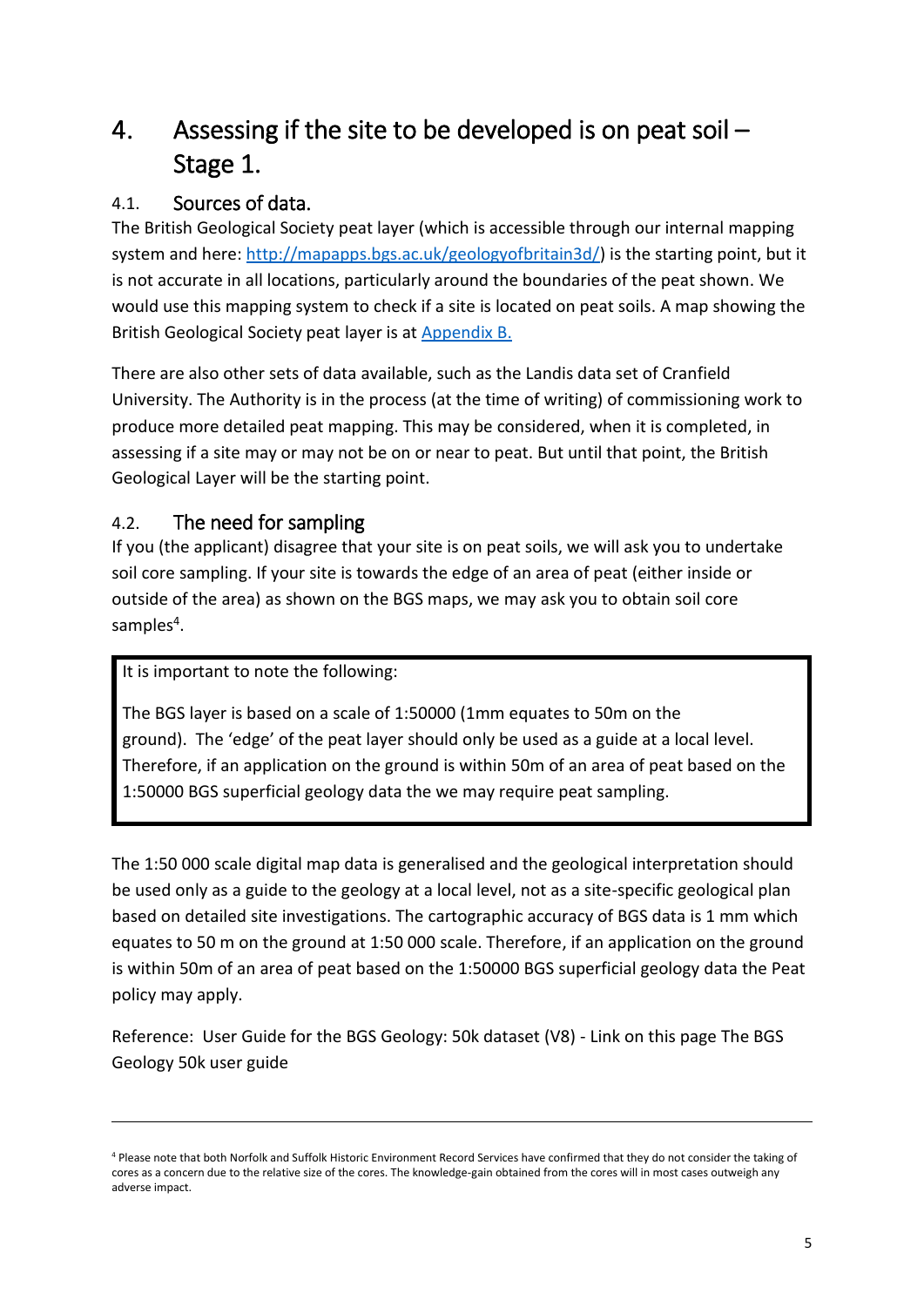#### <span id="page-5-0"></span>4.3. How to take samples

Where soil core samples are required, these samples would be to the depth of the proposed excavation. You should use a specialised soil corer or spade or excavator depending on the depth and area/volume of the scheme proposals. If the development is going to involve shallow excavation (0-30cm) or the proposals will cover peat, surface examination with a spade is sufficient. Development that will excavate to a greater depth (deeper than 30cm) will need a core sample. There may need to be multiple cores depending on the extent of the proposed scheme and the location. The depth and number of core samples will be agreed with the Authority in advance.

Please note that at the time of writing, there are wider discussions nationally regarding the potential to standardise how peat is assessed. Such standard, as and when it is in place, will be of relevance when considering schemes located on peat.

### <span id="page-5-1"></span>4.4. Using suitable experienced Consultants or Contractors

You may wish to engage the help of a consultant/contractor who is expert/experienced in soils and soil cores. There are numerous consultants/contractors listed on the internet. We are aware that taking cores of peat will result in a cost to you the applicant. The number of cores required and depth, as discussed previously, will be proportionate and will be agreed with the Broads Authority.

Costs will vary for different consultants.

### <span id="page-5-2"></span>4.5. Reporting your findings.

A report setting out the method used, including photographs of the soil cores and an assessment of the soil stratigraphy (layers) is required for submission to the Broads Authority to accompany planning applications. A minimum assessment would need to include datum level of the top of the ground surface where the core was collected; general description of the core stratigraphy and depths where distinct layers start and finish; detailed characterisation of each distinct layer, e.g. soil classification type; organic matter and mineral content of the layers may be required to identify degraded or peat mixed with other materials within the profile.

Ultimately it will conclude if the soil to be affected is peat soils. Again, the report would be proportionate to the size and scale of the scheme.

Please note that the document will be public and will be shared with Norfolk and Suffolk Historic Environment Records Services and Norfolk and Suffolk Biodiversity Information Services for their records. It will also be passed on to Cranfield University who hold the national survey data.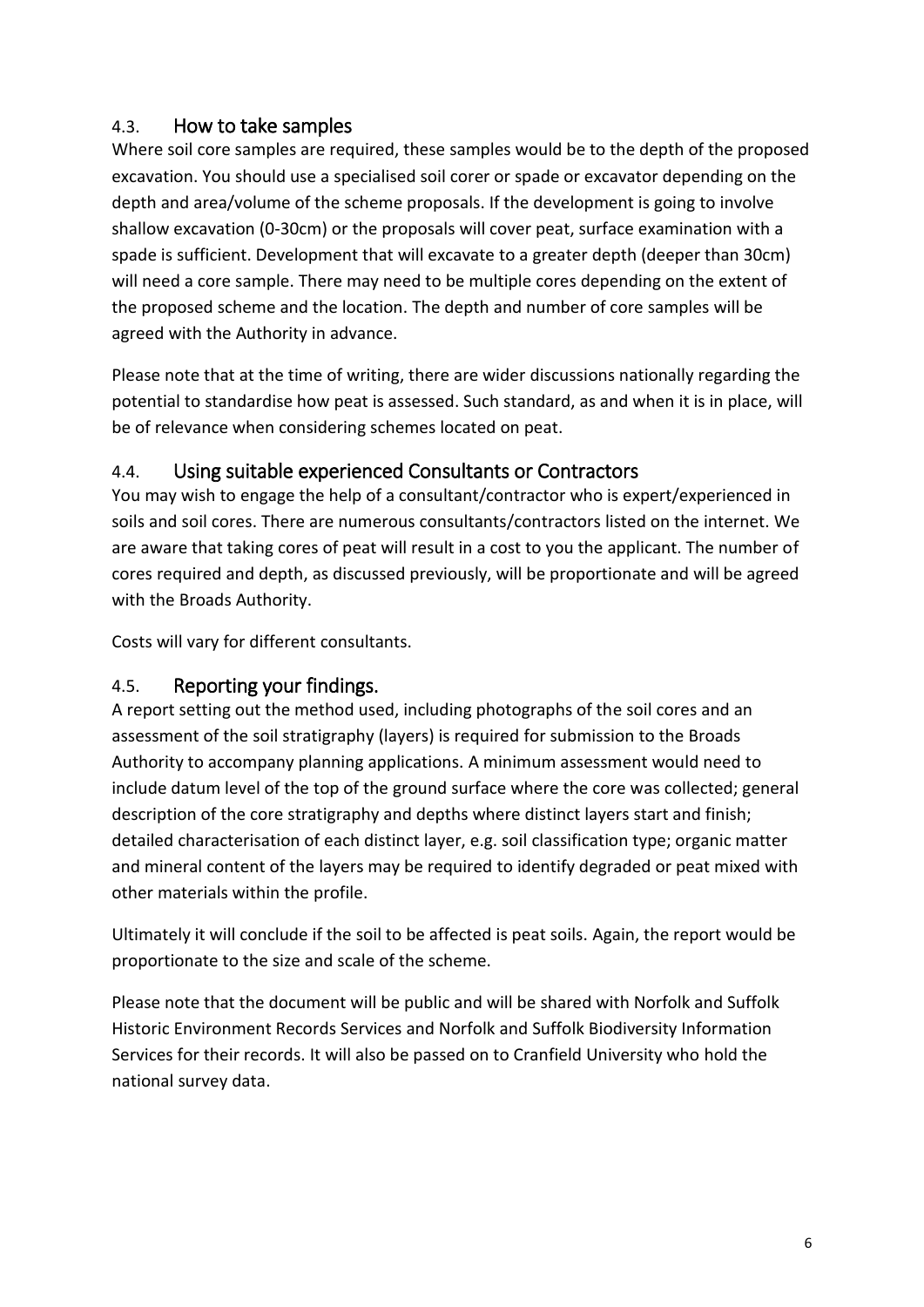# <span id="page-6-0"></span>5. Developing on or removing peat – Stage 2

### <span id="page-6-1"></span>5.1. Consider the location of your scheme

The Authority's preference is not to develop on, excavate or remove peat. As such, can your scheme go elsewhere?

- a. Why does the development have to go where it is proposed?
- b. What **alternative locations** have you considered? Why have you discounted these alternative locations?

If there are no other suitable **locations** for the proposal that are not on peat soils, and you can evidence this and justify your conclusion, the next stage is to **reduce** the amount of peat that is developed.

### <span id="page-6-2"></span>5.2. Consider the layout and scale of your scheme

It may be that another part of your site is not peat soils. The **layout** of your development could be changed to avoid developing on or excavating peat soils. The **scale** of the development or part of the development on peat soils could be reduced.

- c. How can you reduce the amount/volume of peat that is to be developed? Please provide details. If you cannot reduce the volume, please say why.
- d. How can you change the **layout** of development to reduce the amount of peat soils affected? Please provide details. If you cannot change the layout, please say why.
- e. How can you reduce the **scale** of development to reduce the amount of peat soils affected? Please provide details. If you cannot change the scale, please say why.
- f. If amending the layout/scale of the site is not feasible, practical or viable and you intend to still develop on peat soils, you need to provide a robust justification for doing so.
- g. What volume of peat (m<sup>3</sup>) will be excavated? How is this different to your initial plans?

**When planning your scheme, you must consider what will be done with the left over peat/material. You need to be aware that if you intend to move the peat off site, you may need an Environmental Permit.**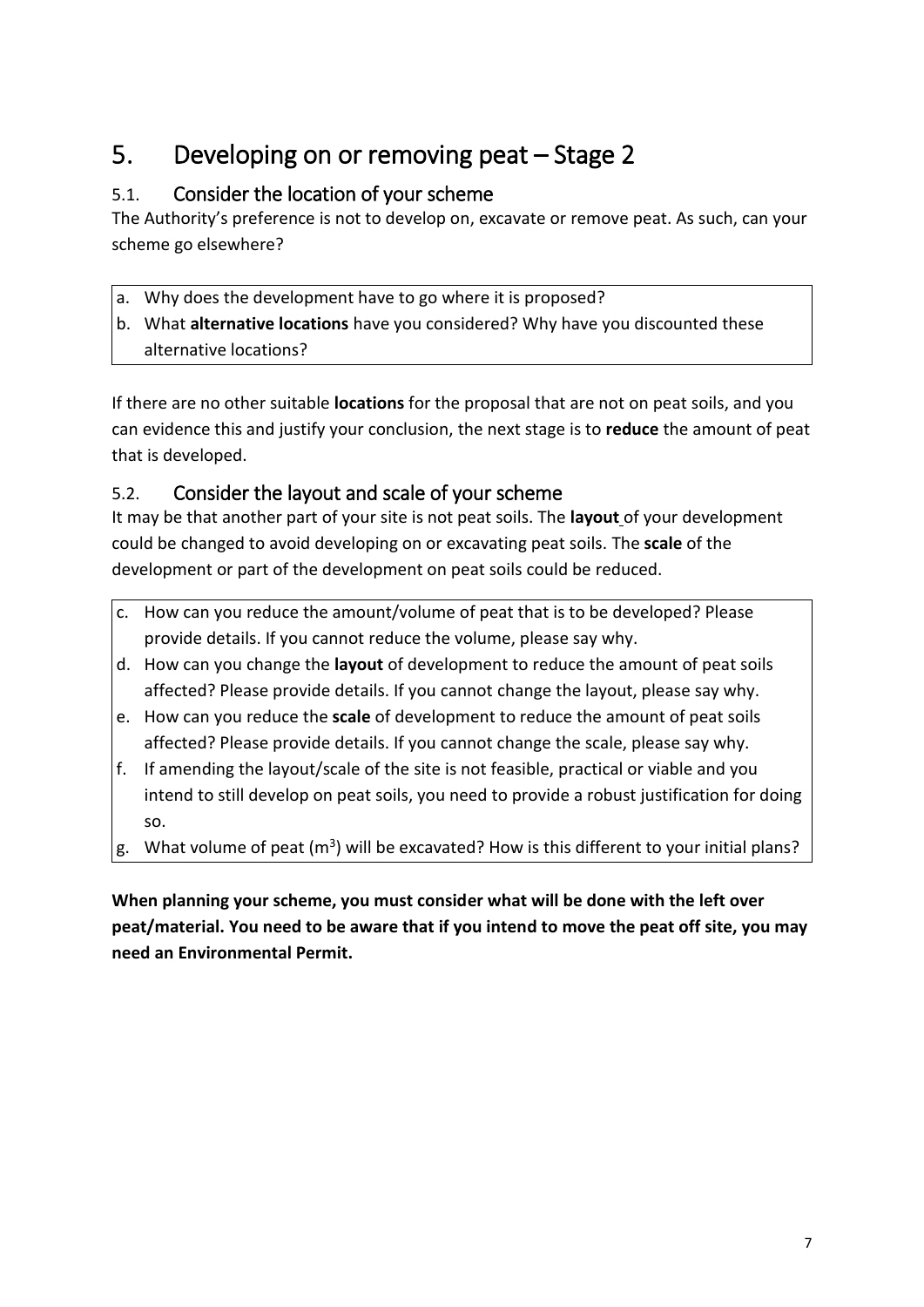# <span id="page-7-0"></span>6. Things to do if your development will be affecting peat soils – Stage 3.

If you have gone through the steps set out in the document and you can justify thoroughly why peat soils will be developed then you need to address the following.

### <span id="page-7-1"></span>6.1. Archaeology

Contact Norfolk Historic Environment Records Service and Suffolk County Council Archaeological Service to find out if there is any potential for archaeology. Both services are happy to discuss the archaeological potential of any proposed developments and provide free advice on the archaeological requirements for projects.

It should be noted that the depths that archaeology may be present varies. SCCAS advised that if works are minimal such as turf removal, the Records Service may not need consultation. However, if there is any uncertainty they suggest contacting them at the earliest opportunity for free pre-application advice.

Both services recommend consultation with them before a planning application is submitted.

The following links may be of use:

- Norfolk Heritage Explorer: This website offers a unique opportunity to access an abridged version of the Norfolk Historic Environment Record database online. [http://www.heritage.norfolk.gov.uk/.](http://www.heritage.norfolk.gov.uk/) Suffolk Heritage Explorer: [https://heritage.suffolk.gov.uk/simple-search.](https://heritage.suffolk.gov.uk/simple-search) Please note that these are for personal interest/research.
- Heritage gateway:<https://www.heritagegateway.org.uk/gateway/chr/>
- Suffolk Archaeological planning and countryside advice [https://www.suffolk.gov.uk/culture-heritage-and-leisure/suffolk-archaeological](https://www.suffolk.gov.uk/culture-heritage-and-leisure/suffolk-archaeological-service/archaeological-planning-and-countryside-advice/)[service/archaeological-planning-and-countryside-advice/](https://www.suffolk.gov.uk/culture-heritage-and-leisure/suffolk-archaeological-service/archaeological-planning-and-countryside-advice/)
- The Suffolk Historic Environment Record is a collection of information about the nature and location of archaeological sites in Suffolk. The online public version can be found on the Suffolk Heritage Explorer: [https://heritage.suffolk.gov.uk/simple](https://heritage.suffolk.gov.uk/simple-search)[search](https://heritage.suffolk.gov.uk/simple-search)
- Details of the Suffolk Archaeological Service can be found here: [https://www.suffolk.gov.uk/index.php/culture-heritage-and-leisure/suffolk](https://www.suffolk.gov.uk/index.php/culture-heritage-and-leisure/suffolk-archaeological-service/about-the-suffolk-archaeological-service/)[archaeological-service/about-the-suffolk-archaeological-service/](https://www.suffolk.gov.uk/index.php/culture-heritage-and-leisure/suffolk-archaeological-service/about-the-suffolk-archaeological-service/)
- h. How have you considered and addressed archaeology on this site?
- i. Is there potential for archaeological finds on this site?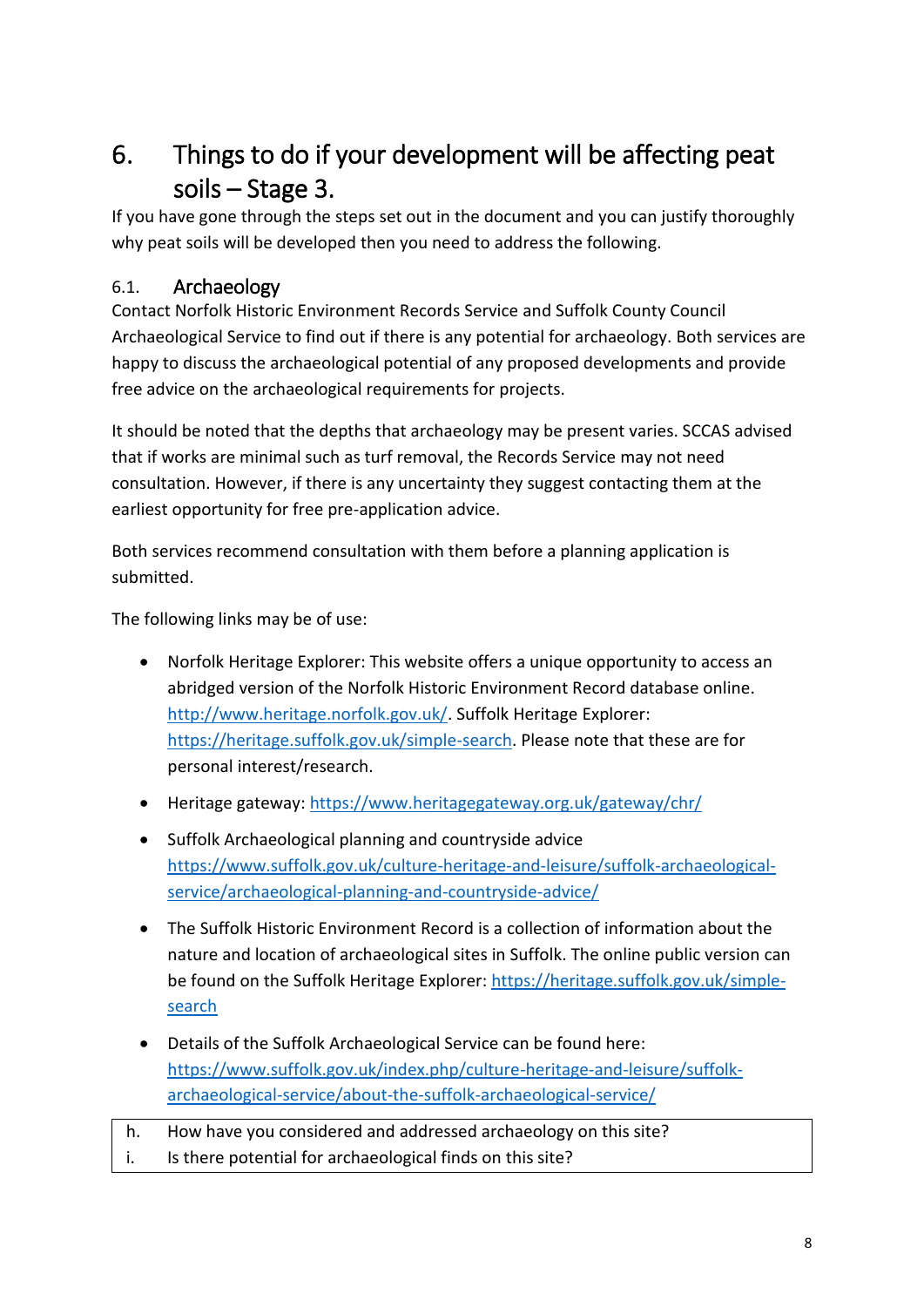### <span id="page-8-0"></span>6.2. Research - Climatic records (paleo-environment) and geodiversity

The cores you extract (and associated report), the peat you excavate and/or the 'pit' that is the result of excavation might be of interest to several people/organisations. Such organisations include Universities, British Geological Survey, British Soil Society, Cranfield University, Norfolk and Suffolk Biodiversity Information Services, Norfolk and Suffolk Historic Environment Record Services and Norfolk Geodiversity Partnership.

We will share information (in line with GDPR) of schemes that we permit on peat with these organisations. They may contact you to arrange to visit the site when it is being excavated. We will also share any information provided by you (such as core reports) with organisations. The Authority does not consider this a burden on you. The sharing of information or allowing pits to be visited at a mutually convenient stage of the process are in the interest of helping with research and education. You will be able to arrange visits at a suitable time for you.

#### <span id="page-8-1"></span>6.3. Biodiversity

One of the three main purposes of the Broads Authority is to conserve and enhance the natural beauty, wildlife and cultural heritage of the Broads.

The peat soils of the Broads support some of the most important habitats for wildlife conservation including fen, fen meadow, reedbed, wet woodland and the shallow lakes or 'Broads'. A quarter of the rarest species in the UK are found here.

These peaty habitats are recognised for their exceptional nature conservation importance, and hold conservation designations on national and international levels<sup>1</sup>. Outside of these designated areas peat habitats are still considered to be or have the potential to be restored to high biodiversity value, providing important habitat corridors for wildlife across the National Park and beyond.

The Natural Environment and Rural Communities (NERC) Act 2006 requires government departments to have regard to the purposes of conserving biodiversity. This may include enhancing, restoring or protecting priority species or habitats. In the Broads these are recognised under the NERC act as Section 41 / Biodiversity Action Plan (BAP) habitats and species, and they should be protected and restored, with no loss to development. The NPPF also seeks to protect the most valued sites of biodiversity interest as well as seeking net gain.

The usual planning process will be followed, in terms of including habitat and species surveys, mitigating habitat and species loss, and seeking biodiversity net gain through appropriate biodiversity enhancements. Applicants may benefit from referring to Suffolk and Norfolk Biodiversity Information Services<sup>5</sup>.

-

<sup>5</sup> <http://www.nbis.org.uk/> and<https://www.suffolkbis.org.uk/>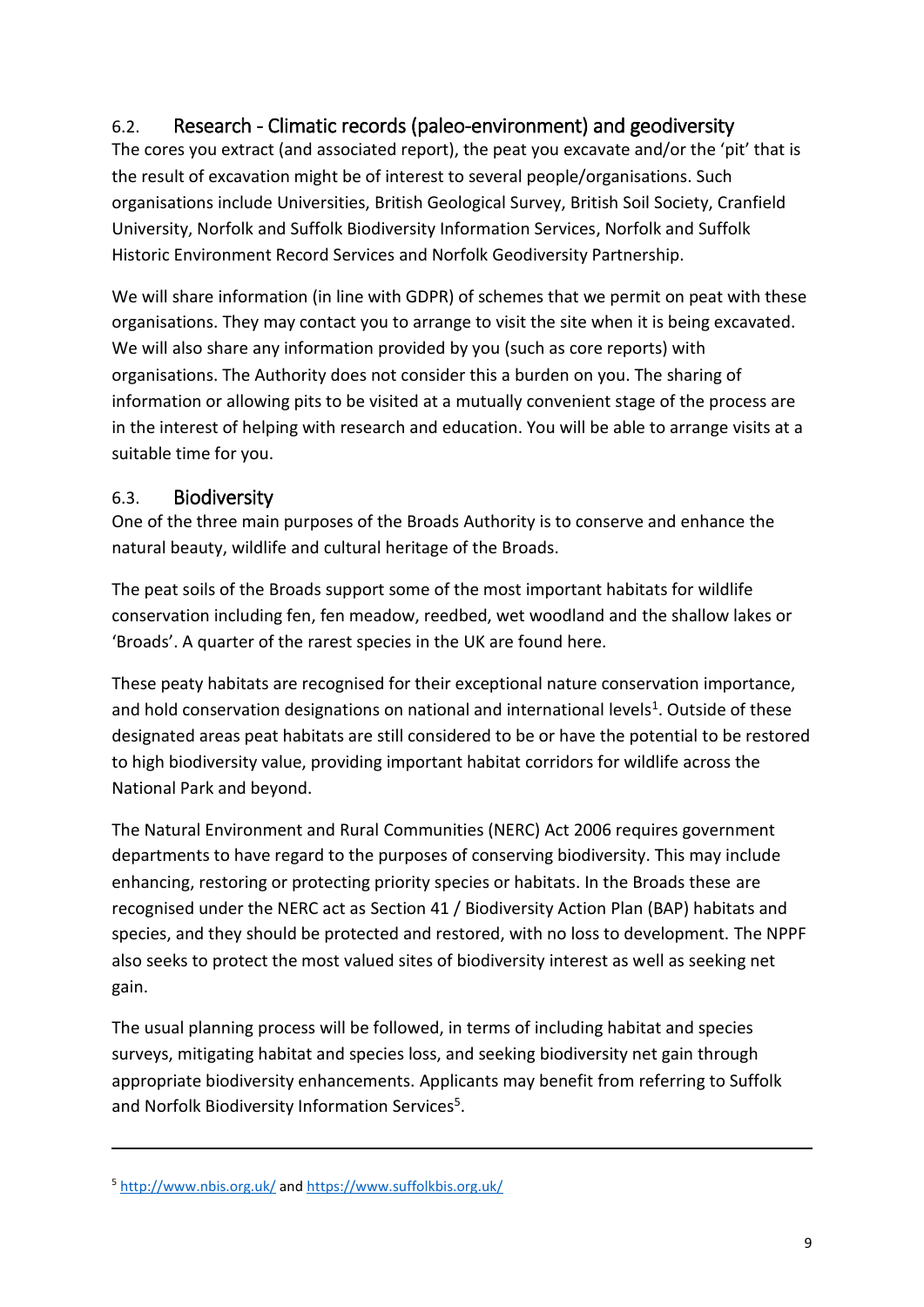j. How have you considered the biodiversity enhancement options on your peat site?

### <span id="page-9-0"></span>6.4. What to do with the excavated peat

You need to identify and explain as part of your peat report, how the peat excavated from your scheme will be re-used or disposed of. Peat will need to be re-used or disposed of in a way that ensures it keeps its important qualities. There are two ways to do this. The first, and this is the preference, is to re-use the peat so it stays wet. The second, and this is least preferred, is beneficial re use of peat that may result in it drying out, but make use of its qualities. These are discussed in more detail in the next sections.

#### 6.4.1. Re-using peat on your site

The peat needs to go somewhere it will be kept wet. It cannot be left piled up to dry out. If it dries out then it becomes a source of carbon dioxide and this is something we need to avoid.

In terms of keeping the peat wet, it will need to be somewhere so it is saturated for most of the year.

Are there any voids on your site and could the peat go there? Are there any areas of your site that have sunk that could receive your peat (although see the land raising policy DM17)?

- i. These voids could be behind quay heading or underneath decking (subject to a suitable retainer) for example.
- ii. The receiving void will need to ensure the peat is kept wet for the long-term.
- iii. You will need to mark receiving areas on a plan that shows the anticipated volume of peat these receiving areas can take. Peat is very wet and the actual volume of excavated peat could realistically be greater than anticipated.
- iv. You will need to talk to your contractor about the relocation of the peat. It is important to note that this is a new approach and contractors are used to drying out the peat so the volume of material is reduced, which must be prevented. They may also have suggestions on how and where to dispose of peat.
- v. You will need to prepare the receiving areas before you excavate the peat. This is because you will need to put the peat in these receiving areas before the peat dries out. The time period for this depends on the season. The Authority acknowledges that excess water may need to drain away so the material is manageable; we are advised that 14 days to allow excess water to drain is acceptable. We will need to understand and agree the timeframe for moving peat, once drained.
- vi. You may need to place a tarpaulin over the peat to prevent it drying between excavation and backfilling or depositing the peat.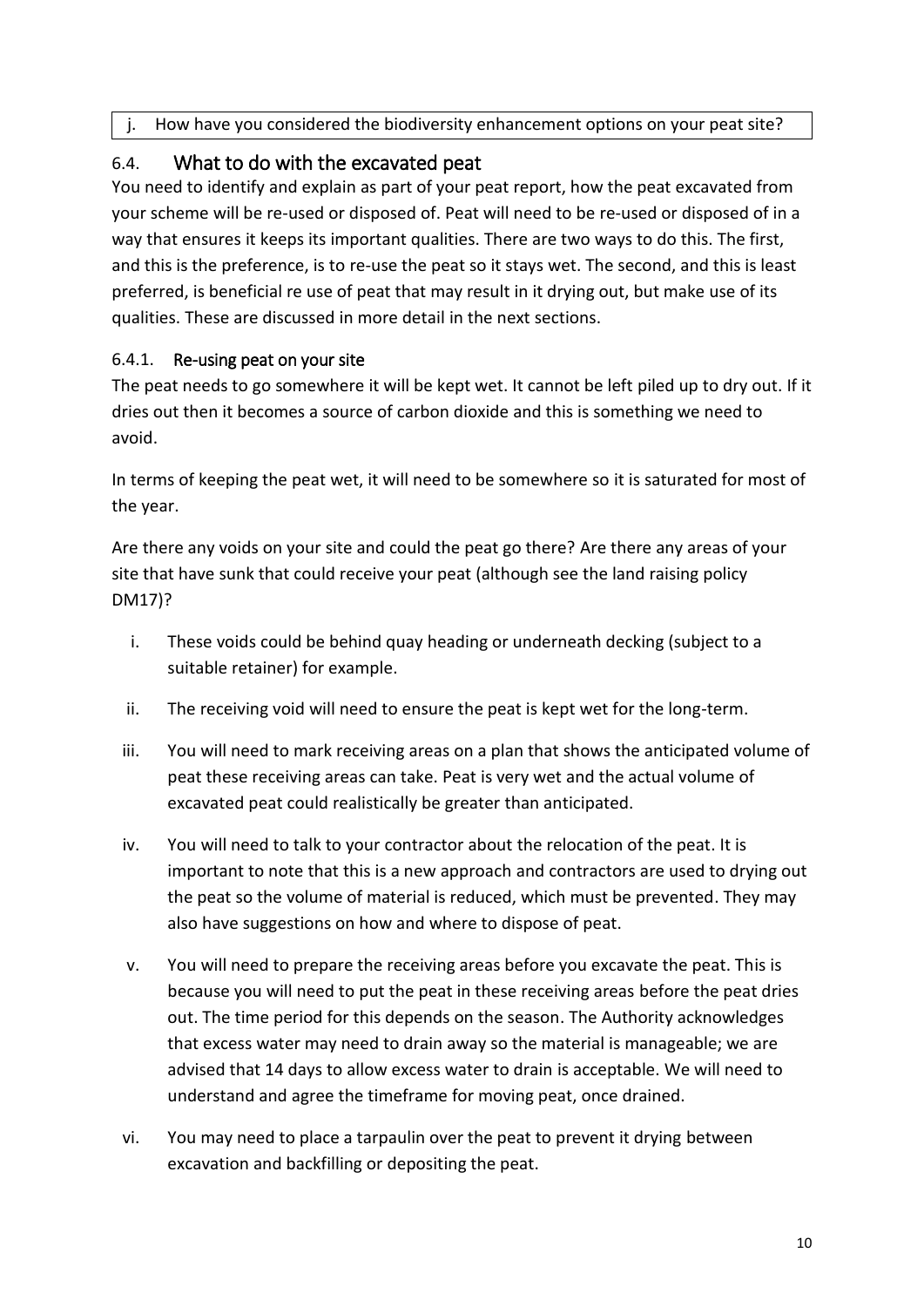- vii. We will require you to tell us when you will be excavating so we can come and check on the progress and the method.
- k. Where do you intend to dispose of the excavated peat soils on site? Please show on a plan with anticipated volume of each receiving area.
- l. How will these areas ensure the peat is kept wet?
- m. When will the receiving areas be ready to receive peat soils? What is the time-period between excavation and backfilling/depositing? Have you arranged for the peat to be covered with tarpaulin for this period?

#### 6.4.2. Disposing of peat - elsewhere

-

If there is nowhere on your site suitable then you may wish to talk to your neighbours to see if they have anywhere to dispose of your peat so it remains wet – again, under decking or backfilling for example.

In terms of keeping the peat wet, it will need to be somewhere so it is saturated for most of the year.

There may be other areas locally that could receive the peat and keep it wet – for example, schemes planned by the Environment Agency, Norfolk or Suffolk Wildlife Trust and the Broads Authority<sup>6</sup> as well as other local contractors. You will need to discuss this option with the Broads Authority.

It is acknowledged that moving the peat elsewhere will emit greenhouse gasses, but see section 6.8 about transporting peat and associated emissions.

In all instances, you will need to consider the need for Environmental Permits (see 6.5) and also respond to the bullet points above. The receiving site may require planning permission as well.

If there is nowhere in your local area where peat could be disposed of in a way that keeps it wet then it is worth rethinking whether you should proceed with your development. The cost of transporting wet peat soil and obtaining a waste licence can be significant.

- n. Have you contacted neighbouring landowners or Operational teams in the Environment Agency, Norfolk and Suffolk Wildlife Trust and Broads Authority to check what local opportunities may exist for receiving peat and keeping it wet?
- o. How have you discussed your approach to dealing with the excavated peat with your contractor? Have they confirmed the approach is feasible?
- p. Have you looked into the need for an Environmental Permit for moving the excavated peat offsite?

<sup>&</sup>lt;sup>6</sup> When we receive applications for development on peat that involved excavating material, we will circulate the details of the scheme internally as the Operations team may be aware of schemes that need material.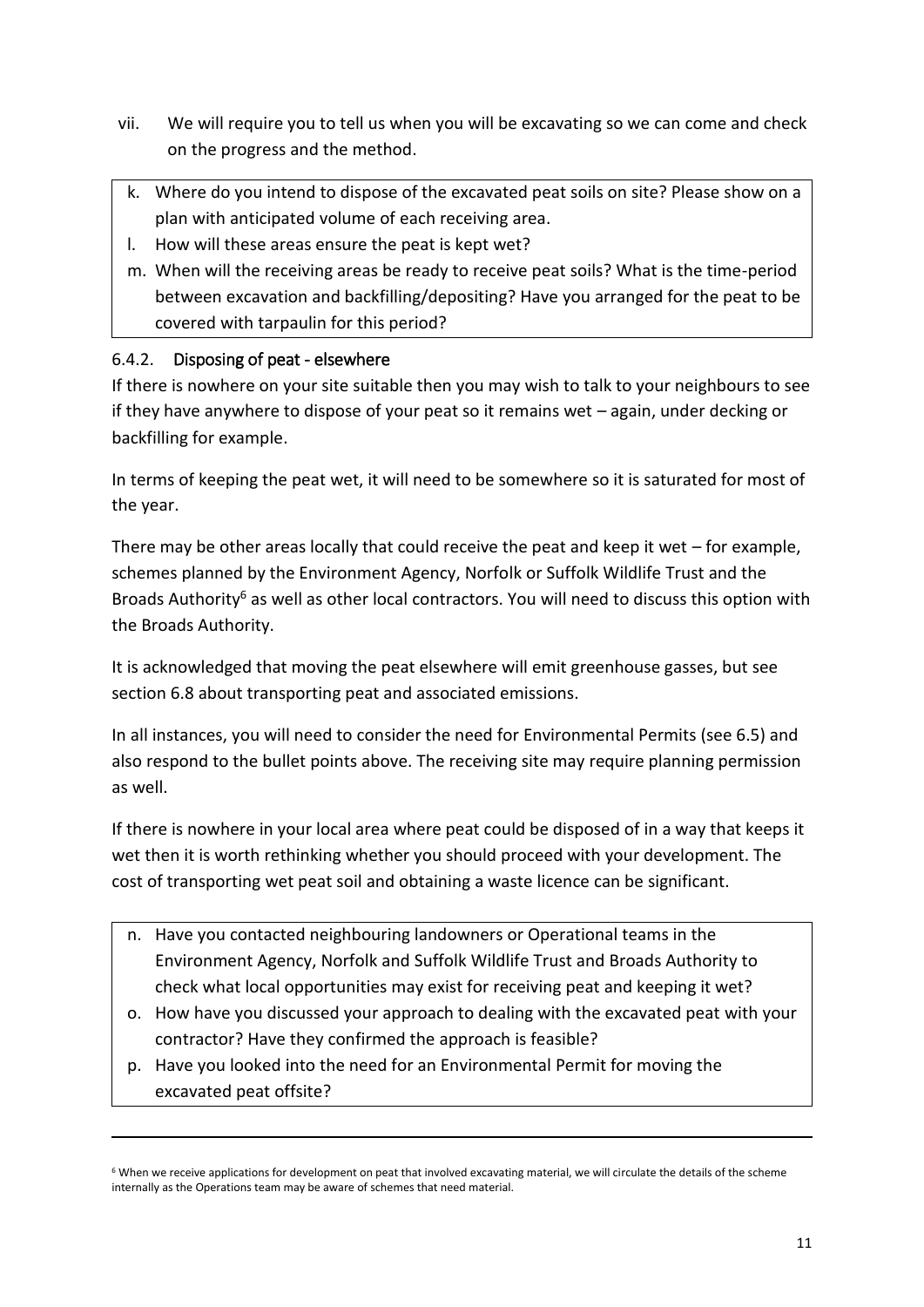#### 6.4.3. Re-use of peat

The Authority accepts that peat can be used in a way that uses its qualities. This will only be considered when disposal/use on site or elsewhere (that keeps the peat wet) is not possible. The rationale for requesting re-use of peat must be accepted by the Authority before it is developed further. Alternatively, if suitable disposal can be found for some of the excavated material but not all, the remaining amount could be used.

It is acknowledged that re-use will probably result in the CO2 being held in the peat being emitted which although is undesirable, the re-use will at least provide other advantages such as improving soil for local food growing and reducing food miles.

The main way to dispose of/re-use the peat is to incorporate it into agricultural land or local allotments. There is also the potential to dispose of some peat into soak dykes. Again, you will need to consider the Environmental Permitting section of this guide – 6.5.

In terms of re-use, you may want to speak to the following organisations to see if they or their associates are willing to receive and make use of the excavated material. They may be able to make a use out of the peat. These are in no particular order. Please also see the Environmental Permitting section of the guide.

- **Local allotment associations.** Contact the local Parish/Town Council for details of local allotment associations. They may be willing to receive some peat for the members to then use on their plots.
- **Norwich Farm Share's** vision is to support food systems that educate, connect and empower local communities to be healthier and more resilient, to be rooted to the land and to each other, and to experience a direct relationship with how our food is produced.
- **National Farmers' Union (East Anglia)**. If you have been unable to contact adjacent farmers for possible re-use application to agricultural land, and the quantities involved are large enough to warrant field scale spreading, get in touch with the NFU to see if they can help locate a suitable recipient farm.
- **Wayland Prison, working with Greener Growth CIC**. They are recovering two unused poly-tunnels to create a commercial herb-growing project. From this they will be able to provide transferable skills to residents within the Prison and create a space that will help with residents' wellbeing.
- **Cringleford community food growing.** Small-scale growing vegetables with a small poly-tunnel and raised beds. Working with lots of volunteers and getting children involved in the project.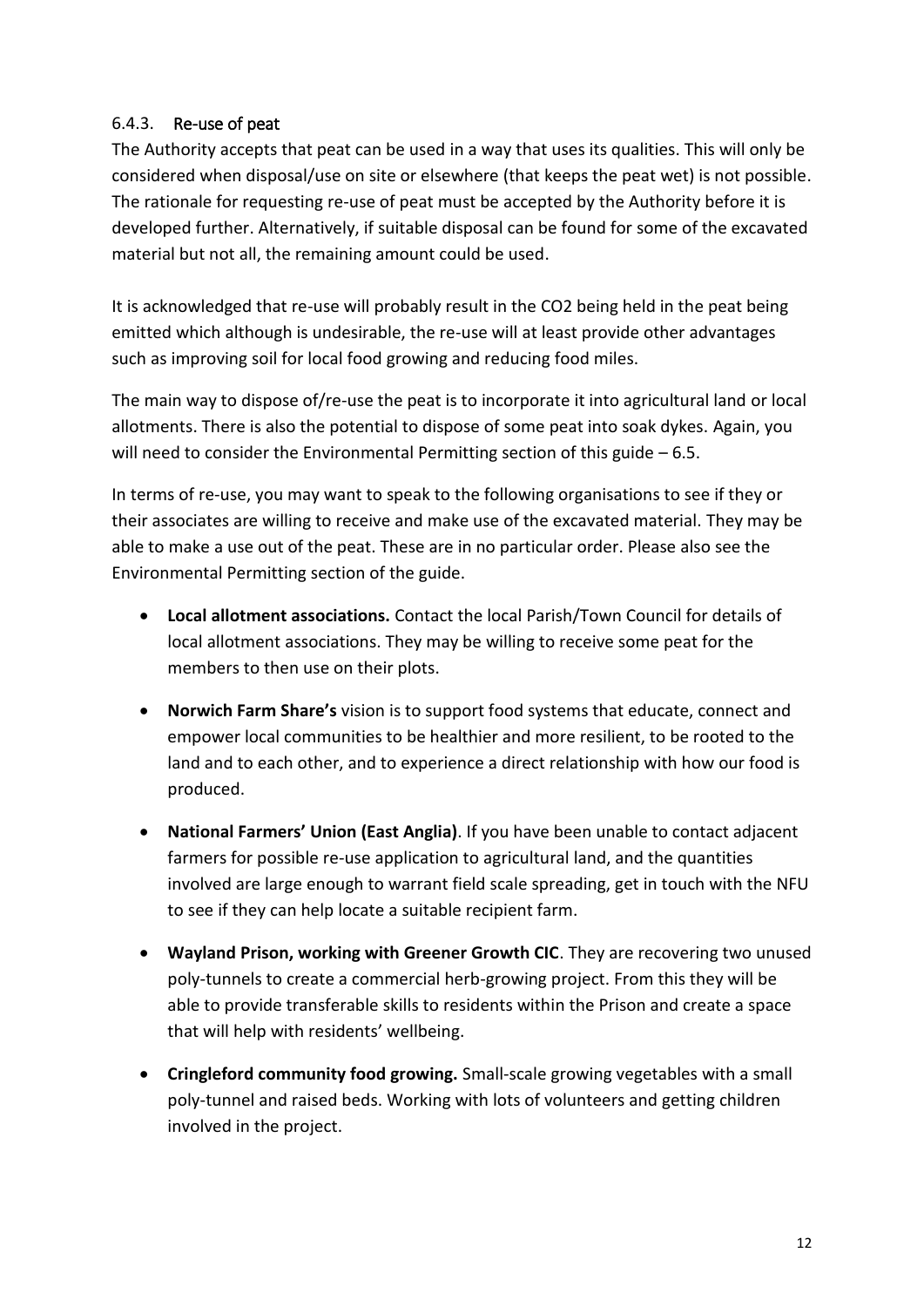It will be for the applicant to contact the organisations above regarding the potential for reuse of peat. The receiver may need assurances of the physical and chemical quality of the material. In terms of transporting the peat, that will need to be something that the applicant discusses with the receiver as well as timing of delivery and volume they will be willing to receive.

- q. Have you contacted any operators to see if they are willing and able to receive and use the excavated peat?
- r. Have you contacted local allotment organisations to see if they can make use of the peat?
- s. Have you looked into the need for an Environmental Permit for moving the excavated peat off site for re-use?
- t. What is the contingency plan for any peat left over after reducing the amount of peat excavated in for the first place, using the peat on site so it keeps wet, using the peat locally so it keeps wet and re-use of the peat?

### <span id="page-12-0"></span>6.5. Moving peat - Environmental Permitting

Excavated peat that you no longer require for use on the same premises will likely be considered waste. If it is intended to reuse the waste peat at another location please be minded that the reuse may be subject to regulation by the Environment Agency. You can find more information about environmental permits and waste exemptions granted by the Environment Agency here [https://www.gov.uk/topic/environmental](https://www.gov.uk/topic/environmental-management/environmental-permits)[management/environmental-permits.](https://www.gov.uk/topic/environmental-management/environmental-permits)

If, after reading the information about permits and waste exemptions you are still unsure as to whether a permit or other regulatory control is required contact the Environment Agency Customer Enquiries Team on 03708 506506 or send an email to [enquiries@environment](mailto:enquiries@environment-agency.gov.uk)[agency.gov.uk](mailto:enquiries@environment-agency.gov.uk)

The information the Environment Agency requires to assist with identifying the appropriate regulation should include as a minimum, a description of the waste, in this case peat, the volume of material in tonnes, and a description of the intended use e.g. spreading on an agricultural field.

If you pass on your waste to a third party you should make sure that the carrier of the waste is registered as a waste carrier and that the carrier provides you with documentation identifying the movement; most commonly a waste transfer note. If you are in doubt as to the legitimacy of the waste carrier you can check their validity on the Environment Agency's public register here [https://environment.data.gov.uk/public-register/view/search-waste](https://environment.data.gov.uk/public-register/view/search-waste-carriers-brokers)[carriers-brokers](https://environment.data.gov.uk/public-register/view/search-waste-carriers-brokers) or alternatively contact the Environment Agency Customer Enquiries team.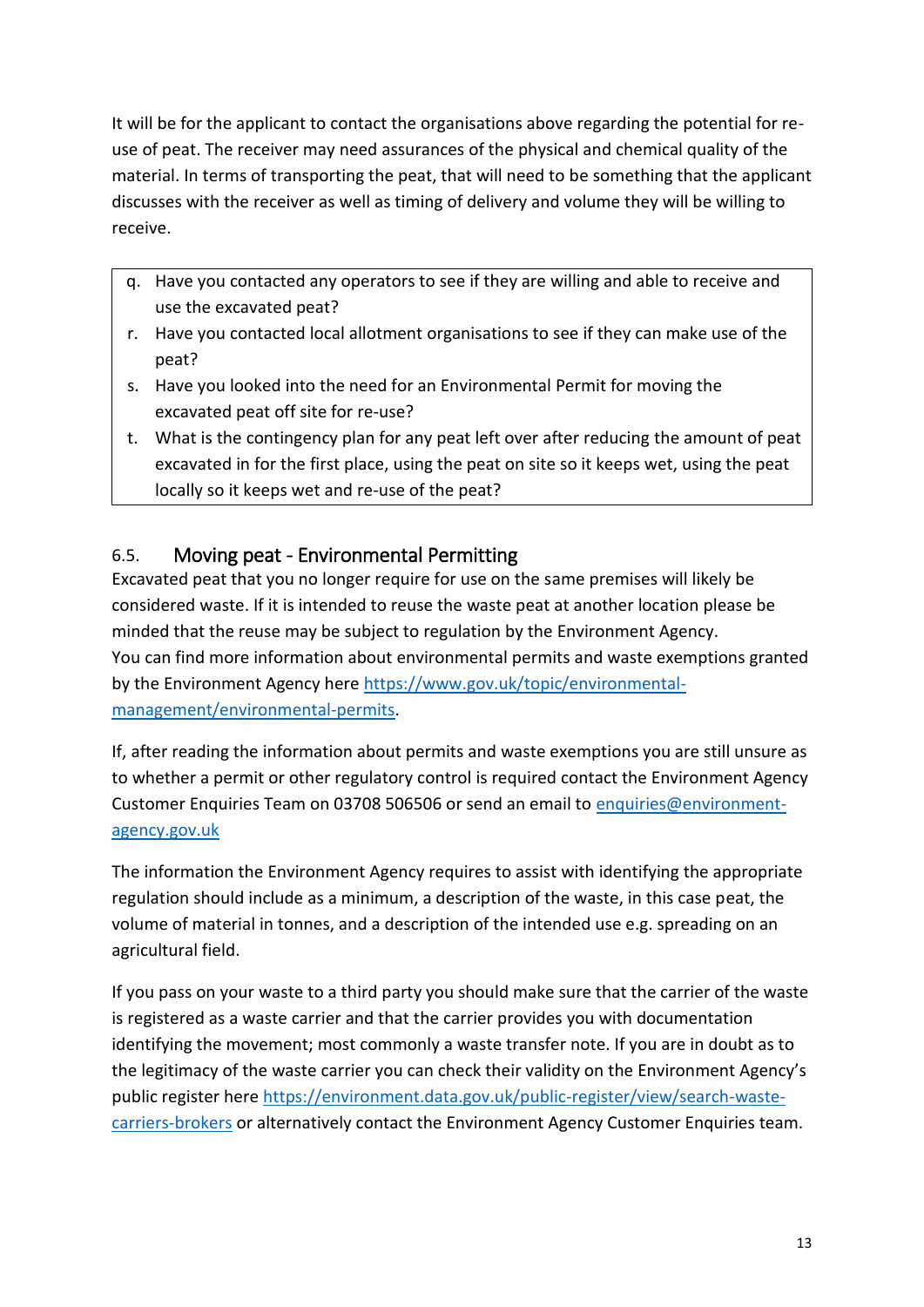u. If you are moving peat soils from site, how have you ensured you are going to be in accordance with Environmental Permitting requirements?

### <span id="page-13-0"></span>6.6. Moving peat - Biosecurity

Biosecurity refers to a set of precautions that aim to prevent the introduction and spread of harmful organisms. These include non-native tree pests, such as insects, and disease-causing organisms, called pathogens, such as some bacteria and fungi. When moving material, such as peat soils and associated vegetation from site to site, an assessment of the risk to spreading disease and non-native species and their propagules (such as seeds and roots) needs to be considered.

To prevent the spread of invasive, non-native plants, you must not cause certain invasive and non-native plants to grow in the wild. This can include moving contaminated soil or plant cuttings. You can be fined or sent to prison for up to 2 years. Further details: [https://www.gov.uk/guidance/prevent-the-spread-of-harmful-invasive-and-non-native](https://www.gov.uk/guidance/prevent-the-spread-of-harmful-invasive-and-non-native-plants)[plants](https://www.gov.uk/guidance/prevent-the-spread-of-harmful-invasive-and-non-native-plants)

[https://www.gov.uk/government/publications/treatment-and-disposal-of-invasive-non](https://www.gov.uk/government/publications/treatment-and-disposal-of-invasive-non-native-plants-rps-178)[native-plants-rps-178.](https://www.gov.uk/government/publications/treatment-and-disposal-of-invasive-non-native-plants-rps-178)

The Broads Authority has also produced a guide/template that may be of assistance when considering biosecurity: [https://www.broads](https://www.broads-authority.gov.uk/__data/assets/pdf_file/0020/196211/Biosecurity-Guidance-Draft.pdf)[authority.gov.uk/\\_\\_data/assets/pdf\\_file/0020/196211/Biosecurity-Guidance-Draft.pdf](https://www.broads-authority.gov.uk/__data/assets/pdf_file/0020/196211/Biosecurity-Guidance-Draft.pdf)*.*

v. If you are moving peat soils from site, how have you addressed biosecurity? Have you filled out the biosecurity risk assessment template/guide?

### <span id="page-13-1"></span>6.7. Proposals that deposit material on peat/develop over peat

This guide has tended to address scenarios where peat is removed. It could be that, for example, a car park is developed on peat so the peat is covered by tarmac or concrete. There are also instances in the Broads where excavated material has been disposed of on peat causing significant soil compaction and habitat damage.

In terms of developing over peat, there may be a need for some element of digging or piling and the peat policy and this guide will still apply. In general, however, other than the impact of removing the existing surface of the peat (which could be a habitat and therefore other policies/Acts come into force as set out in this guide) the other qualities of the peat are not adversely affected.

In terms of disposing of excavated material from elsewhere on peat, Policy DM18 of the adopted Local Plan relating to Excavated Material is of relevance.

So, schemes that do not necessarily excavate peat, but develop over peat may have a negative impact on peat. As applications are determined, this impact will be a key consideration.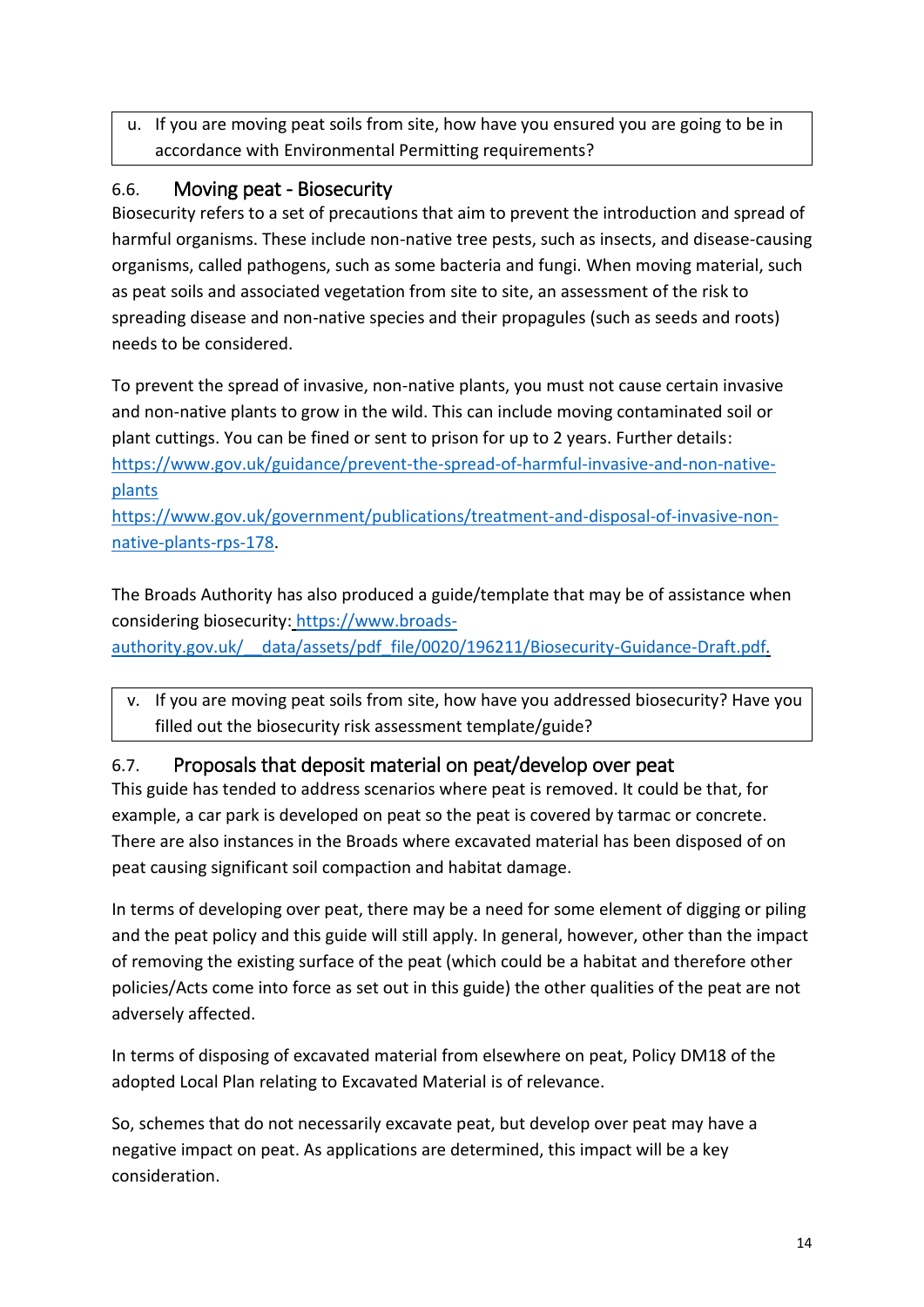### <span id="page-14-0"></span>6.8. Transporting peat - emissions

Please note that the amount of carbon dioxide that peat can emit if dried out is very much more than the motor vehicle emissions associated with loading and moving peat elsewhere, locally, even considering the return journey of the particular vehicle.

Peat, if dried out, will emit 174kg of CO2 per cubic metre of peat. This is a UK wide average figure and a standard estimate developed by Richard Lindsay of University East London for the RSPB. The actual amount of CO2 of peat at a given site will vary, as peat is a spectrum and the wetter and more mineral the peat, the less CO2 in a cubic metre.

A mid-sized HGV (rigid, up to 17 tonnes) has emissions of 0.88kgCO2/mile empty, 1.01kgCO2/mile 50% loaded, and 1.13kgCO2/mile 100% loaded.

Using excavated peat of 20 cubic metres as an example: The peat will emit 3.5 tonnes of CO2 if left to dry out. Presuming the vehicle used to transport the peat off site is fully loaded and comes back empty (so double miles) (and excluding the fuel used to load and unload the vehicle), it is estimated that the peat can be moved up to 1,500 miles to result in less CO2 emitted than if the peat is left to dry out.

We therefore consider moving peat to another area locally where it will be kept wet, subject to environmental permitting, is an option for disposing of excavated peat.

#### <span id="page-14-1"></span>6.9. Flood risk

When considering how to dispose of peat, in line with this guide, the impact on flood risk will need to be considered. For example, when backfilling or placing the peat in sunken areas, how will that affect flood storage? The EA have advised that for a smaller scheme, such as a mooring cut, the impact on flood storage will be negligible. But for larger schemes, the flood risk impact of where you dispose of the peat will need to be calculated and mitigated.

w. How do your plans for disposing of peat affect flood risk? What calculations and mitigation, if needed, have you produced?

### <span id="page-14-2"></span>6.10. Excavating peat – County Matters

If schemes that result in the excavation of peat cover 1 hectare in area or 20,000 cubic metres in volume or more, the Broads Authority will consult with the Minerals and Waste teams at Norfolk County Council or Suffolk County Council (dependent on where the schemes is). Following consulting with the Minerals and Waste teams, it may be that the scheme becomes a County Matter which means that the County Council and the Broads Authority would jointly assess and determine separate applications for the extraction and subsequent use. It is acknowledged that schemes of this scale are rare in the Broads.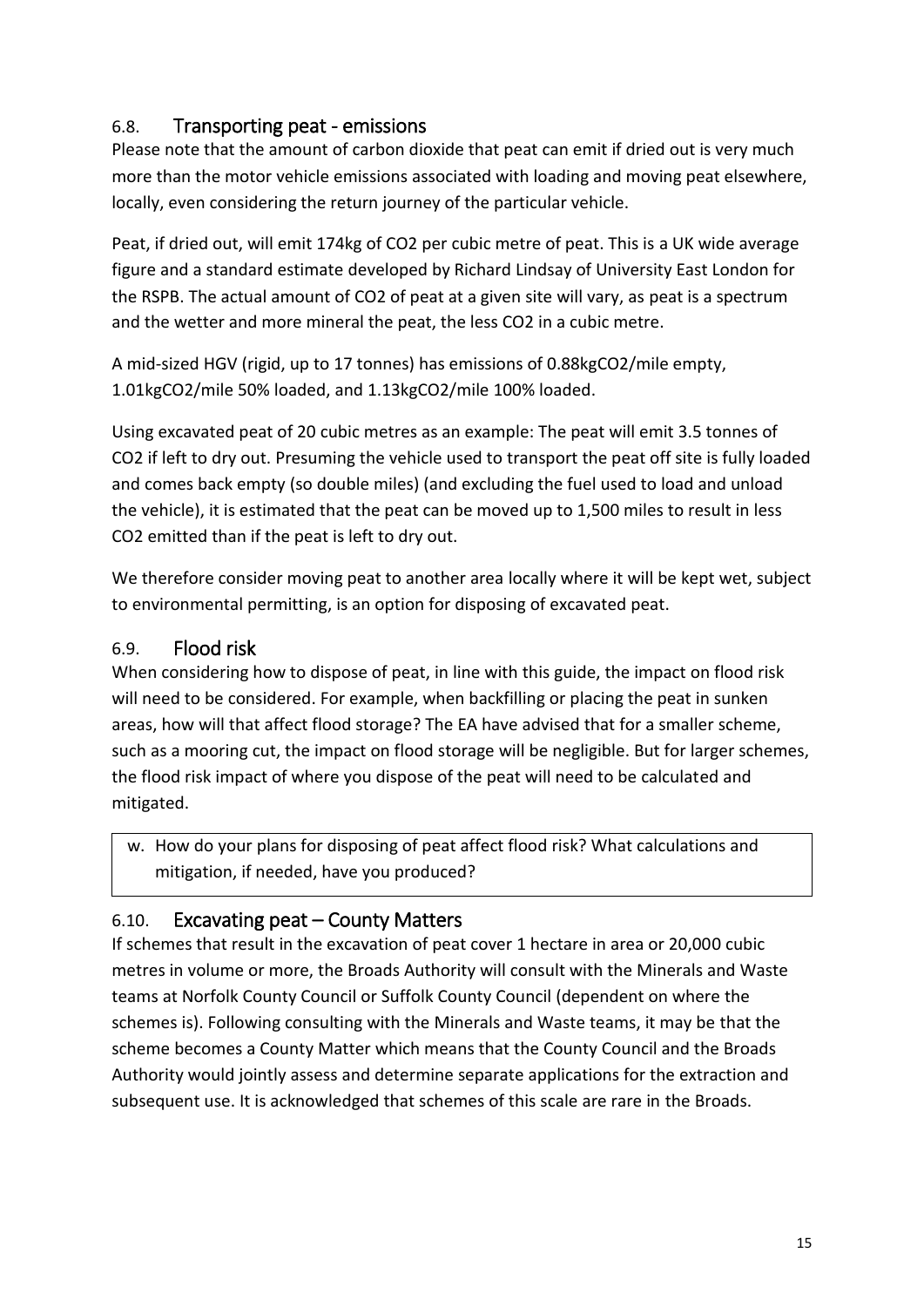# <span id="page-15-0"></span>7. Key messages

- Peat has many important qualities and is a valuable resource.
- The Broads Authority aims to leave peat in situ.
- Schemes need to thoroughly justify why peat may be excavated.
- If a scheme needs to remove peat, it needs to be the minimal amount.
- The layout and scale of development and peat affected needs to be considered.
- If peat is excavated its properties need to be considered and protected.
- We will put organisations interested in peat (in terms of the properties, research and paleoenvironment) in touch with you.
- Any excavated peat needs to be placed in areas where it will remain wet.
- If this can't be achieved, you need to consider re-use of peat.
- You need to think about environmental permitting and biosecurity when moving soil off site.
- We urge all applicants to take advantage of our free pre-application advice.

## <span id="page-15-1"></span>8. Helpful links and where to go to get advice

NCA Profile: 80 The Broads (NE449), Natural England: [publications.naturalengland.org.uk/publication/11549064](http://publications.naturalengland.org.uk/publication/11549064)

Positive Carbon Management of Peat Soils, Broads Authority: [www.broads](http://www.broads-authority.gov.uk/__data/assets/pdf_file/0010/416494/BA_PeatCarbonManagement.pdf)authority.gov.uk/ data/assets/pdf file/0010/416494/BA\_PeatCarbonManagement.pdf

Peatlands and Climate Change, Worrall et al, Scientific Review, December 2010: [www.iucn](http://www.iucn-uk-peatlandprogramme.org/sites/www.iucn-uk-peatlandprogramme.org/files/Review%20Peatlands%20and%20Climate%20Change,%20June%202011%20Final.pdf)[uk-peatlandprogramme.org/sites/www.iucn-uk](http://www.iucn-uk-peatlandprogramme.org/sites/www.iucn-uk-peatlandprogramme.org/files/Review%20Peatlands%20and%20Climate%20Change,%20June%202011%20Final.pdf)[peatlandprogramme.org/files/Review%20Peatlands%20and%20Climate%20Change,%20Jun](http://www.iucn-uk-peatlandprogramme.org/sites/www.iucn-uk-peatlandprogramme.org/files/Review%20Peatlands%20and%20Climate%20Change,%20June%202011%20Final.pdf) [e%202011%20Final.pdf](http://www.iucn-uk-peatlandprogramme.org/sites/www.iucn-uk-peatlandprogramme.org/files/Review%20Peatlands%20and%20Climate%20Change,%20June%202011%20Final.pdf)

Fen Plant Communities of Broadland. Results of a Comprehensive Survey 2005-2009 (Broads Authority and Natural England): [www.broads-](http://www.broads-authority.gov.uk/__data/assets/pdf_file/0006/416391/Fen-plant-report-summary.pdf)

authority.gov.uk/ data/assets/pdf file/0006/416391/Fen-plant-report-summary.pdf

Wetland and Waterlogged Heritage Survey NHPP Activity 3A5, Historic England, 2011 to 2015: [historicengland.org.uk/research/research-results/activities/3a5](http://historicengland.org.uk/research/research-results/activities/3a5)

Broads Authority Biosecurity Guidance: [https://www.broads](https://www.broads-authority.gov.uk/__data/assets/pdf_file/0020/196211/Biosecurity-Guidance-Draft.pdf)authority.gov.uk/ data/assets/pdf file/0020/196211/Biosecurity-Guidance-Draft.pdf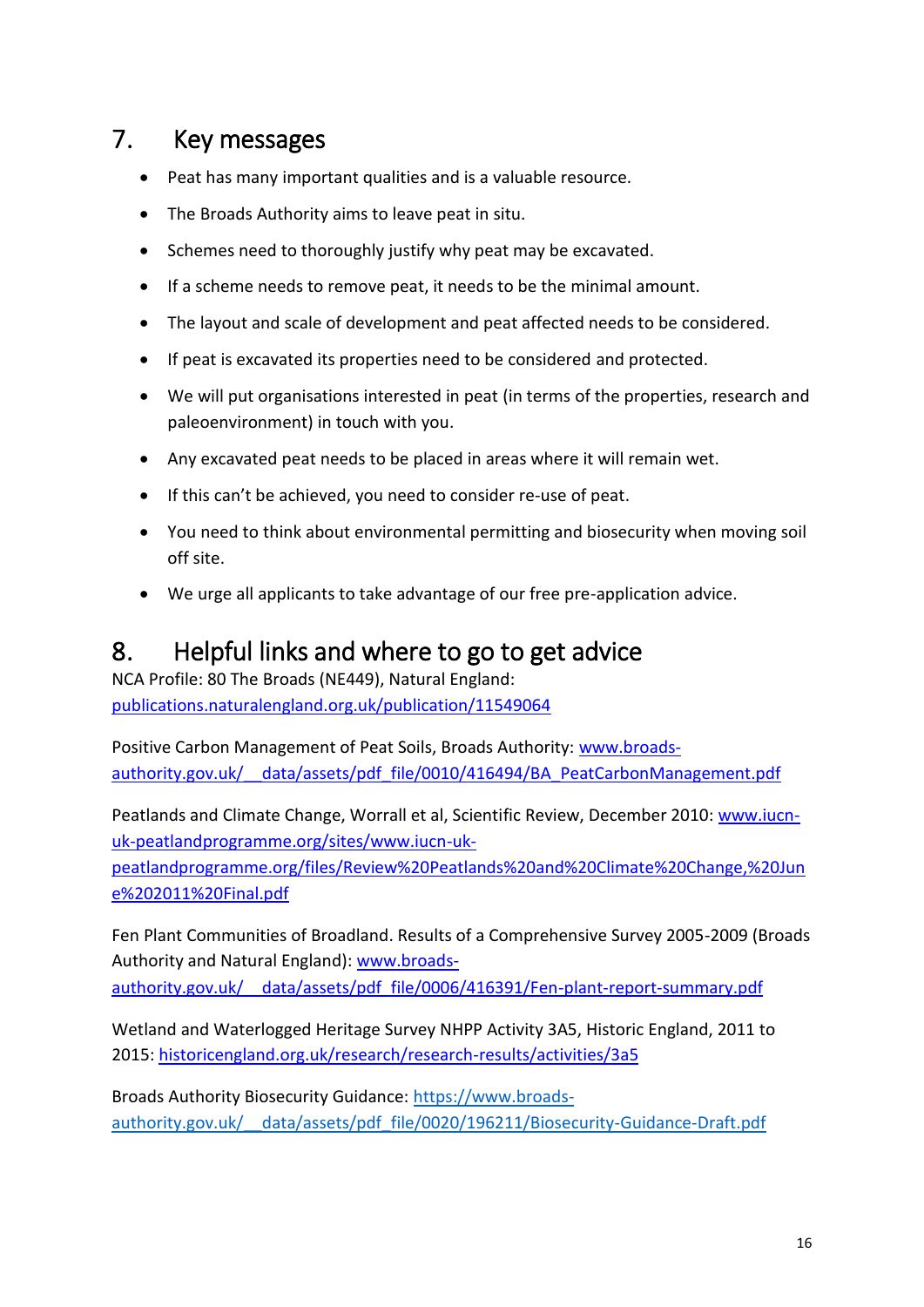# <span id="page-16-0"></span>Appendix A – Adopted Policy DM10 Peat Soils

See map: Appendix B: Location of peat soils

Sites of peat soils will be protected, enhanced and preserved. Where development is proposed on sites within the areas on the map, it may be necessary for an evaluation to be submitted to assess the impact of the proposal in relation to palaeoenvironments, archaeology, biodiversity provision and carbon content.

There will be a presumption in favour of preservation in-situ for peat, and development proposals that will result in unavoidable harm to, or loss of, peat will only be permitted if it is demonstrated that:

- i. There is not a less harmful viable option;
- ii. The amount of harm has been reduced to the minimum possible;
- iii. Satisfactory provision is made for the evaluation, recording and interpretation of the peat before commencement of development; and
- iv. The peat is disposed of in a way that will limit carbon loss to the atmosphere

Development that seeks to enhance biodiversity but may result in some peat removal will still need to demonstrate the criteria i to iv and that the biodiversity benefit will outweigh carbon loss.

Proposals to enhance peat and protect its qualities will be supported.

### <span id="page-16-1"></span>Reasoned justification

-

Peat is an abundant soil typology in the Broads and an important asset, providing many ecosystem services:

- **Climate change:** The soils formed by the Broads wetland vegetation store 38.8 million tonnes of carbon<sup>7</sup>. Peat soils release previously stored carbon when they are dry. UK peats therefore represent both a threat and an opportunity with respect to greenhouse gas emissions. Correct management and restoration could lead to enhanced storage of carbon and other greenhouse gases in these soils, while mismanagement or neglect could lead to these carbon sinks becoming net sources of greenhouse gases.
- **Biodiversity:** Peat soils support internationally important fen, fen meadow, wet woodland and lake habitats. 75% of the remaining species-rich peat fen in lowland Britain is found in the Broads. Milk parsley, the food plant of the Swallowtail

<sup>7</sup> NCA Profile 80, Natural England and the Broads Authority's Carbon Reduction Strategy: www.broads-authority.gov.uk/ data/assets/pdf file/0011/400052/Carbon-reduction-strategy.pdf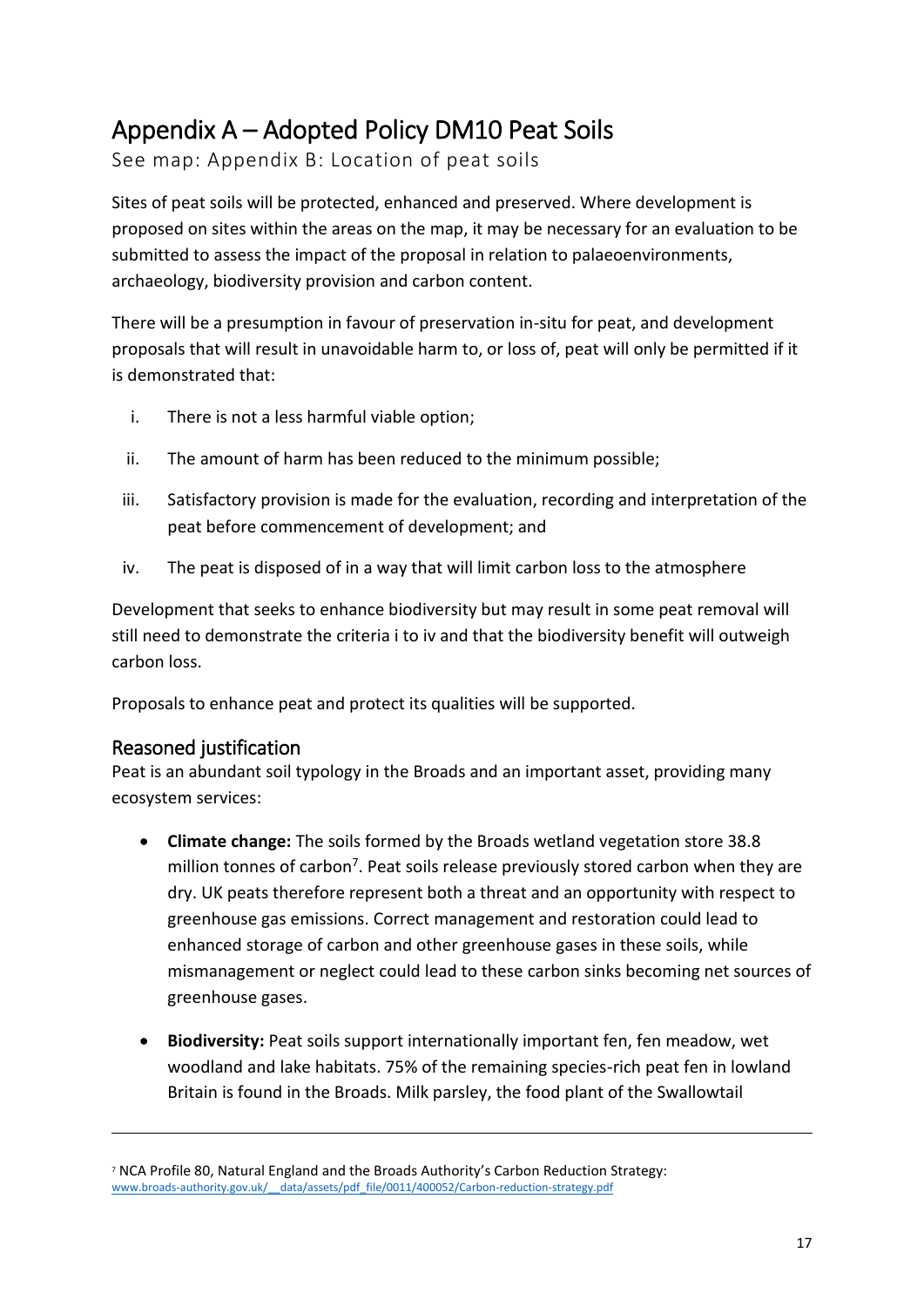caterpillar, grows only on peat soils. Fen orchids have their UK stronghold in the Broads so the peat soils are critical for the survival of this species. Other rare and important plant and invertebrate communities (collection of species) are supported by the peaty soils.

- **Archaeology:** Historic England has identified the Broads as an area of **exceptional waterlogged heritage.** Because of the soil conditions in the Broads, there is great potential for archaeology to be well preserved, giving an insight into the past. Archaeology is discussed in more detail in the Heritage section of this Plan.
- **Palaeoenvironments:** The peat has accumulated over time and thus incorporates a record of past climatic and environmental changes that can be reconstructed through, for example, the study of its stratigraphy and pollen content, leading to increased knowledge of the evolution of the landscape.
- **Water:** Peaty soils help prevent flooding by absorbing and holding water like a sponge as well as filtering and purifying water. Peat can absorb large quantities of nutrient and other pollutants, although peat soils can under certain conditions release these chemicals back into the surrounding water.

While there is a certain irony in protecting the peat soils in an area where the lakes originated from peat extraction, peat is a finite resource. Land management that could impact on the quality of the peat soil includes land drainage, introduction of polluted water, burying the peat under hard surfaces or gardens, compacting peat and peat removal to change the land use.

Lowland fen is a priority habitat under the UK Biodiversity Action Plan and the EU Habitats Directive because of the quality and diversity of species it supports. Peat is not a habitat that can be recreated elsewhere as the deep soils take many thousands of years to form.

On occasion, for nature conservation benefits, peat can be removed to create shallow turf ponds or scrapes (areas of temporary open water) on areas of fen or scrub habitat to maximise the biodiversity value and hold back succession to woodland habitat. The removal of peat can also be necessary for conservation management – for example, the most biodiverse areas of UK fen occur on areas where the turf has been stripped and vegetation subsequently grown back. This policy allows for such operations, provided they can justify the proposal against the criteria set out in the policy.

The NPPF and NPPG only mention peat soils in relation to its excavation as a mineral resource, rather than the issue in the Broads relating to impact due to groundworks from development and inappropriate land management.

The policy seeks protection of peat soils through changes in the location of development in the first instance and then designing proposals to minimise disturbance to the qualities of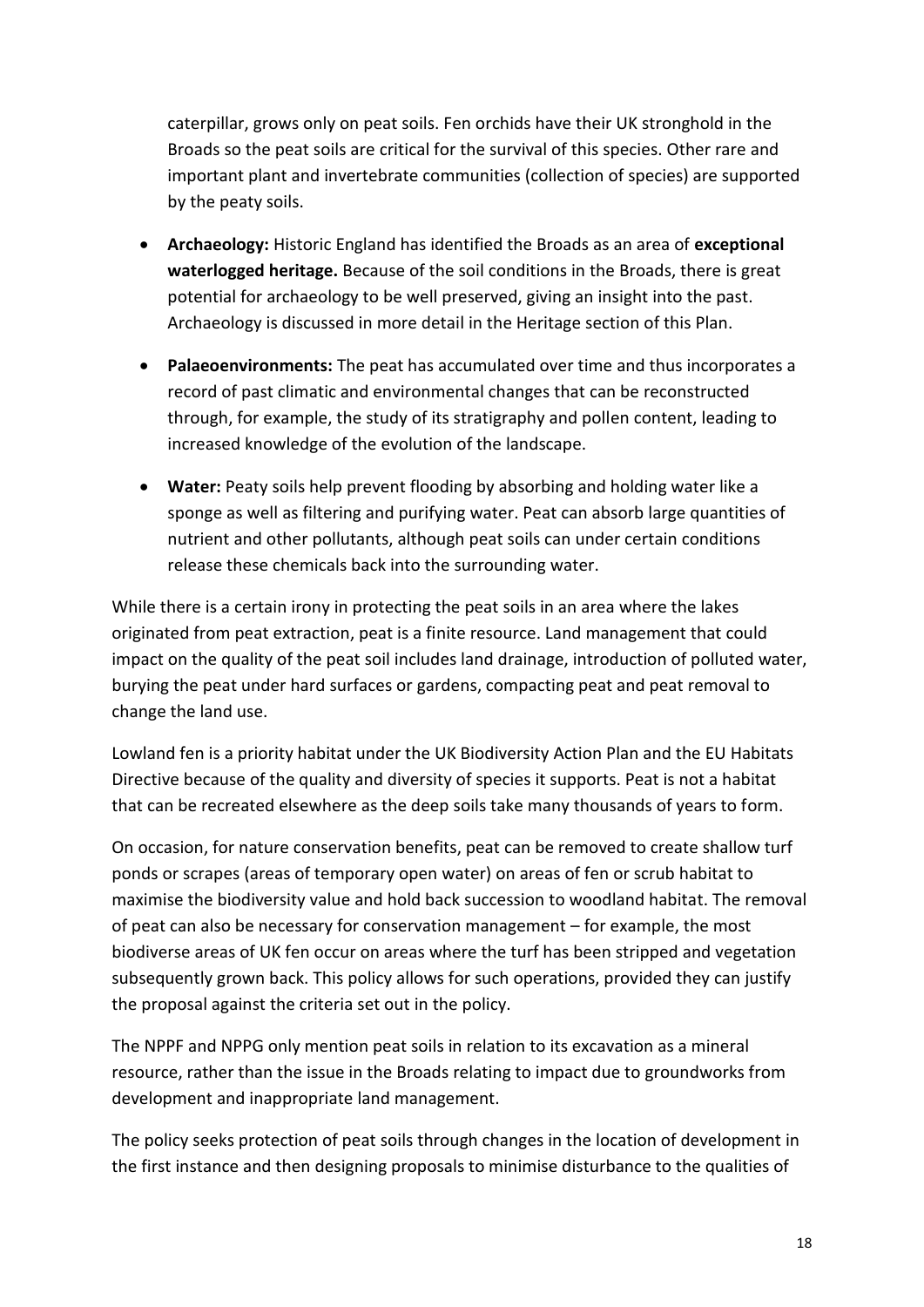the peat and the amount of peat removed. Development proposed on areas of peat would require justification for the need to site the development on peat, and subsequently a peat assessment that shows how efforts have been made to reduce adverse impacts on peat. Proposals that would result in removal of peat are required to assess the archaeological and paleoenvironmental potential of peat and make adequate recordings prior to removal.

To prevent the loss of carbon to the atmosphere that is sequestered in peat soils, disposal is of great importance. The Authority expects peat to be disposed of in a way that maintains the carbon capture properties. Peat needs to go somewhere where it can remain wet (and hence retain its function to lock up carbon and prevent it being released into the atmosphere) or potentially provide a seedbank (the potential for ancient peat to provide a viable seedbank may need to be evidenced) or be reused for local benefit (for example by boosting organic matter in degraded arable soils). When dry, peat changes its properties and oxidizes, so transfer to the receiving site would need to be immediate.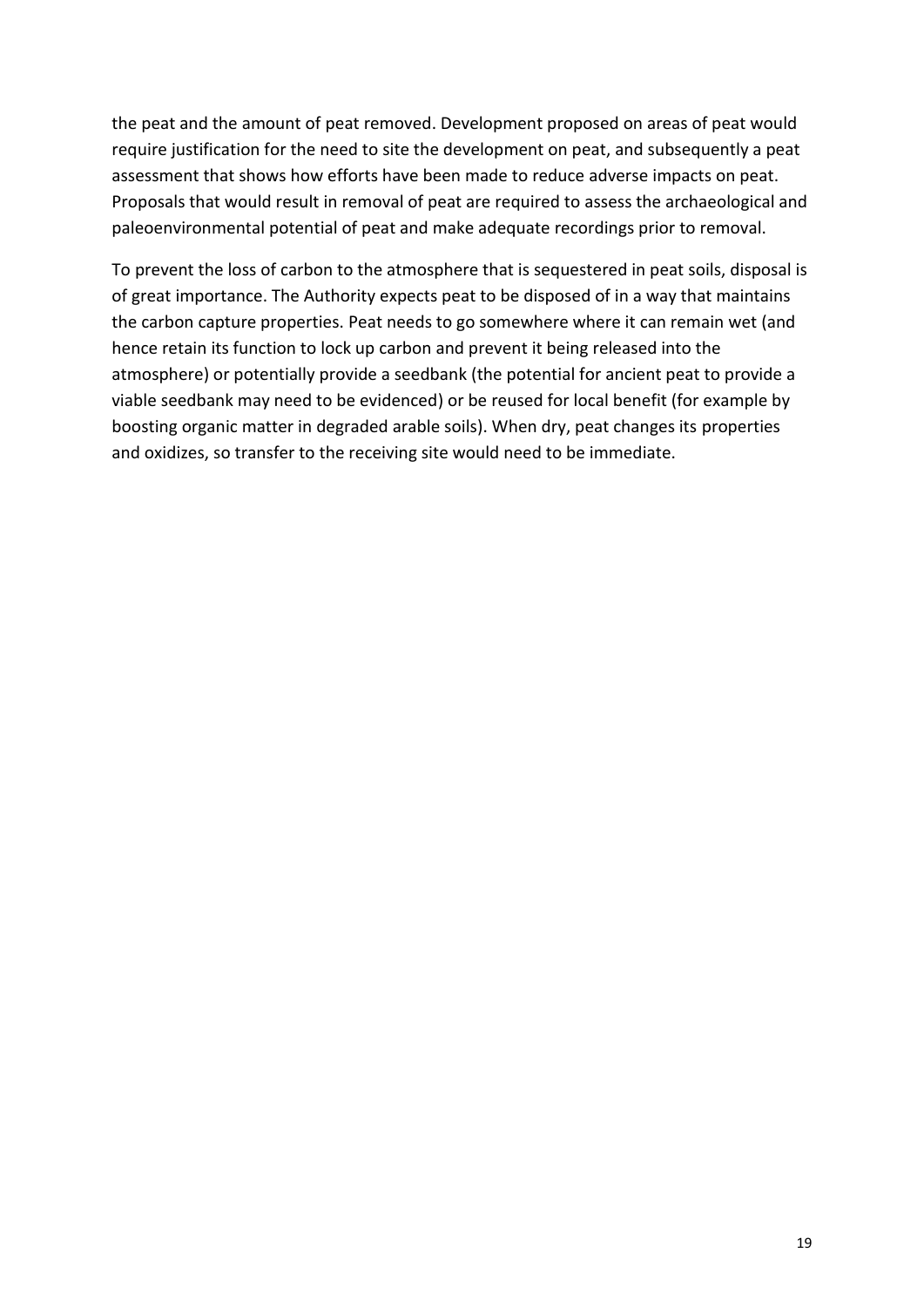

# <span id="page-19-0"></span>Appendix B – Map of peat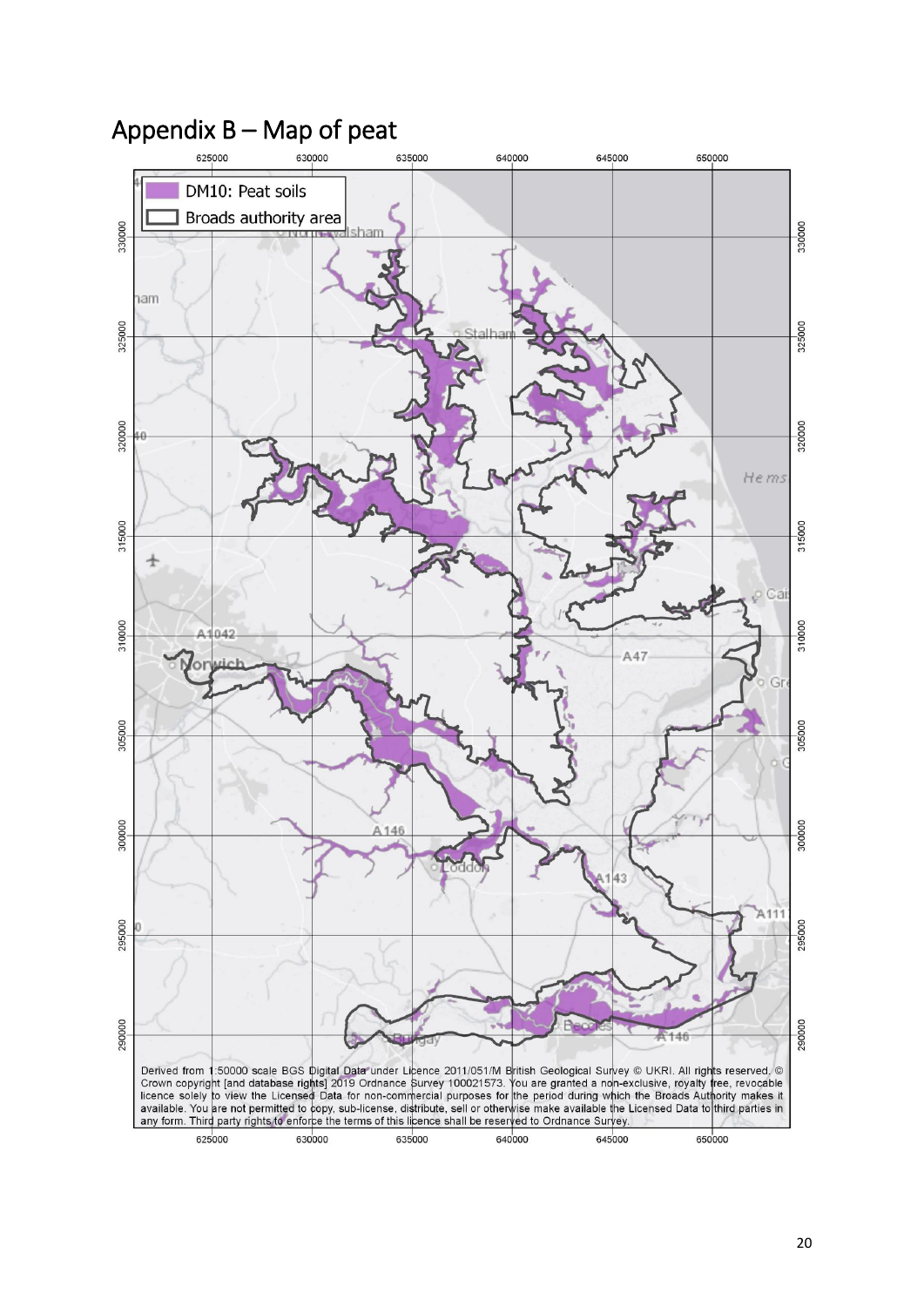# <span id="page-20-0"></span>Appendix C – Peat report template

### <span id="page-20-1"></span>About the planning application/scheme

| <b>Planning Application Number:</b> |  |
|-------------------------------------|--|
| Address:                            |  |
| Summary of application:             |  |

### <span id="page-20-2"></span>About this report

| Report produced by: |  |
|---------------------|--|
| Date of report:     |  |

### <span id="page-20-3"></span>If you have completed on site peat assessments

| Have you completed coring samples of   |  |
|----------------------------------------|--|
| the site?                              |  |
|                                        |  |
| Provide details of how the coring was  |  |
| carried out and what the findings are. |  |
| This could be a cross reference to the |  |
| report.                                |  |
|                                        |  |

### <span id="page-20-4"></span>About your development proposal

| a. Why does the development have to    |  |
|----------------------------------------|--|
| go where it is proposed?               |  |
| b. What alternative locations have     |  |
|                                        |  |
| you considered? Why have you           |  |
| discounted these alternative           |  |
| locations?                             |  |
|                                        |  |
| c. How can you reduce the              |  |
| amount/volume of peat that is to be    |  |
| developed? Please provide details. If  |  |
| you cannot reduce the volume, please   |  |
| say why.                               |  |
|                                        |  |
| d. How can you change the layout of    |  |
| development to reduce the amount       |  |
| of peat soils affected? Please provide |  |
| details. If you cannot change the      |  |
| layout, please say why.                |  |
|                                        |  |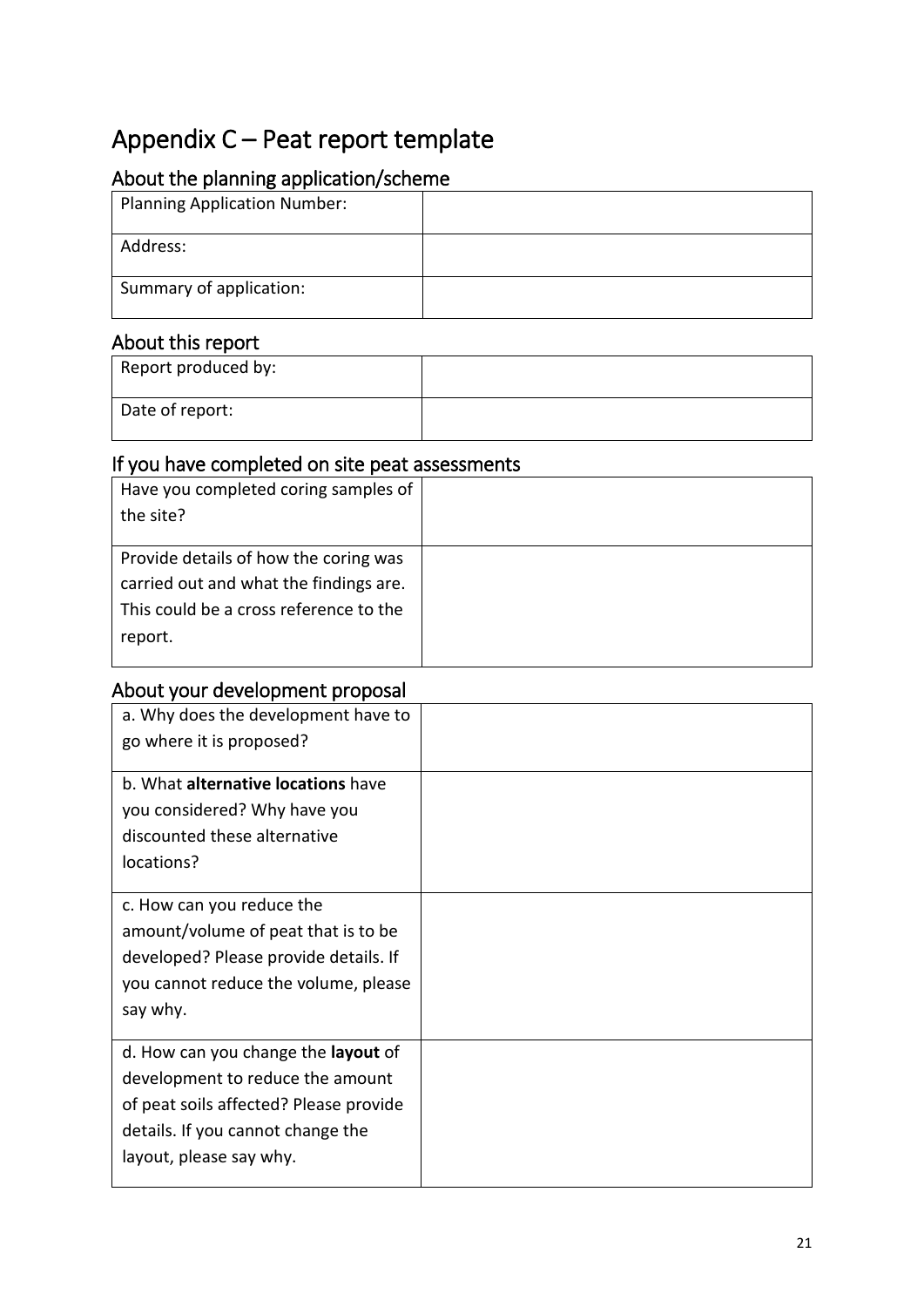| e. How can you reduce the scale of        |  |
|-------------------------------------------|--|
| development to reduce the amount          |  |
| of peat soils affected? Please provide    |  |
| details. If you cannot change the         |  |
| scale, please say why.                    |  |
|                                           |  |
| f. If amending the layout/scale of the    |  |
| site is not feasible, practical or viable |  |
| and you intend to still develop on        |  |
| peat soils, you need to provide a         |  |
| robust justification for doing so.        |  |
|                                           |  |

# <span id="page-21-0"></span>About the peat that is to be excavated

| g. What volume of peat $(m^3)$ will be |  |
|----------------------------------------|--|
| excavated? How is this different to    |  |
| your initial plans?                    |  |
|                                        |  |

# <span id="page-21-1"></span>Addressing the special qualities of peat

| h. How have you considered and           |  |
|------------------------------------------|--|
| addressed archaeology on this site?      |  |
|                                          |  |
| i. Is there potential for archaeological |  |
| finds on this site?                      |  |
|                                          |  |
| j. How have you considered the           |  |
| biodiversity enhancement options on      |  |
| your peat site?                          |  |
|                                          |  |

# <span id="page-21-2"></span>Disposal of the excavated peat

| k. Where do you intend to dispose of    |  |
|-----------------------------------------|--|
| the excavated peat soils on site?       |  |
| Please show on a plan with              |  |
| anticipated volume of each receiving    |  |
| area.                                   |  |
|                                         |  |
| I. How will these areas ensure the peat |  |
| is kept wet?                            |  |
|                                         |  |
| m. When will the receiving areas be     |  |
| ready to receive peat soils? What is    |  |
| the time-period between excavation      |  |
| and backfilling/depositing? Have you    |  |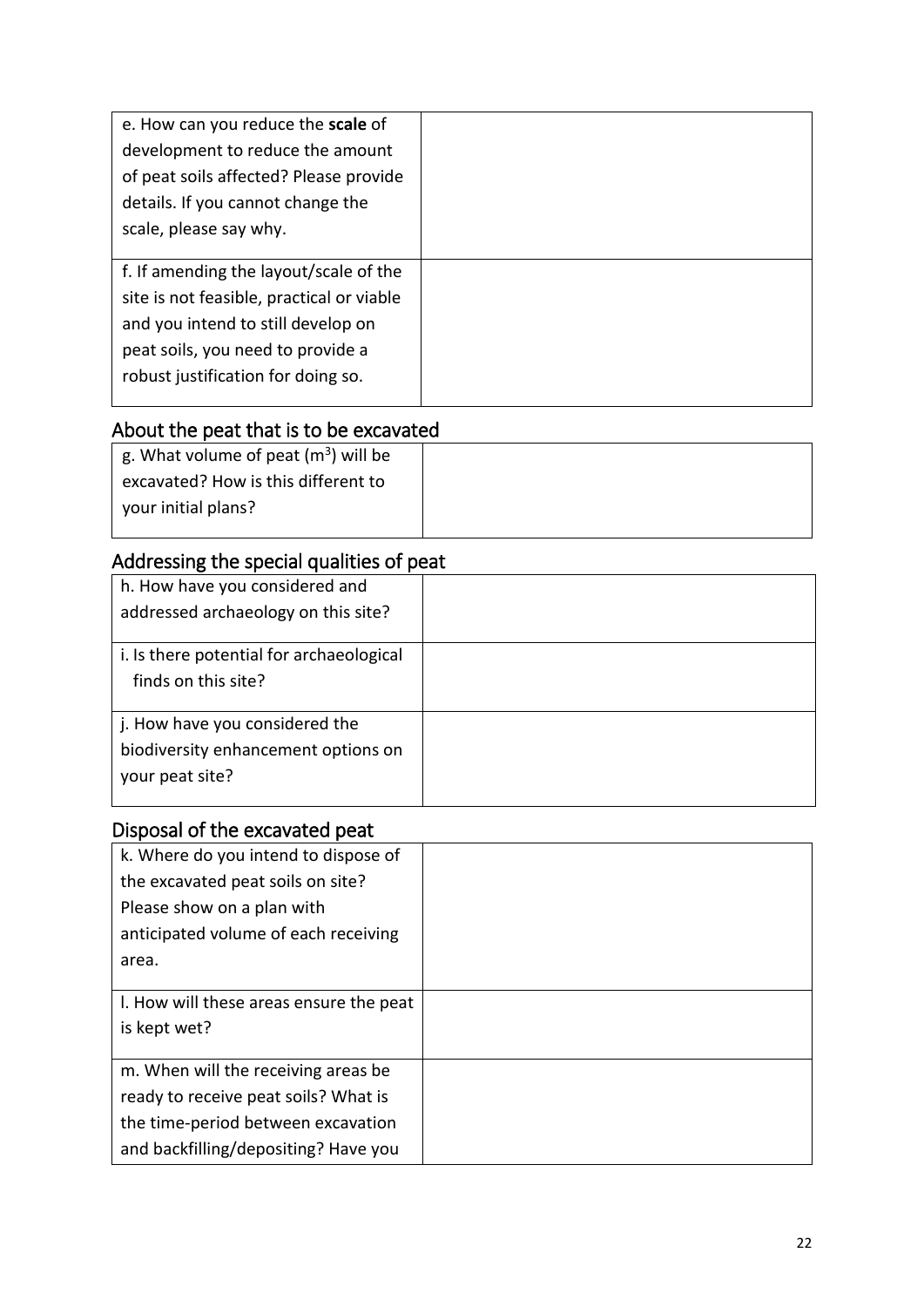| arranged for the peat to be covered       |  |
|-------------------------------------------|--|
| with tarpaulin for this period?           |  |
| n. Have you contacted any operators       |  |
| to see if they are willing and able to    |  |
| receive and use the excavated peat?       |  |
|                                           |  |
| o. Have you contacted local allotment     |  |
| organisations to see if they can make     |  |
| use of the peat?                          |  |
| p. Have you looked into the need for      |  |
| an Environmental Permit for moving        |  |
| the excavated peat off site for re-use?   |  |
| q. What is the contingency plan for       |  |
| any peat left over after reducing the     |  |
| amount of peat excavated in for the       |  |
| first place, using the peat on site so it |  |
| keeps wet, using the peat locally so it   |  |
| keeps wet and re-use of the peat?         |  |
| r. Have you contacted neighbouring        |  |
| landowners or Operational teams in        |  |
| the Environment Agency, Norfolk and       |  |
| <b>Suffolk Wildlife Trust and Broads</b>  |  |
| Authority to check what local             |  |
| opportunities may exist for receiving     |  |
| peat and keeping it wet?                  |  |
| s. How have you discussed your            |  |
| approach to dealing with the              |  |
| excavated peat with your contractor?      |  |
| Have they confirmed the approach is       |  |
| feasible?                                 |  |
| t. Have you looked into the need for      |  |
| an Environmental Permit for moving        |  |
| the excavated peat offsite?               |  |
| u. If you are moving peat soils from      |  |
| site, how have you ensured you are        |  |
| going to be in accordance with            |  |